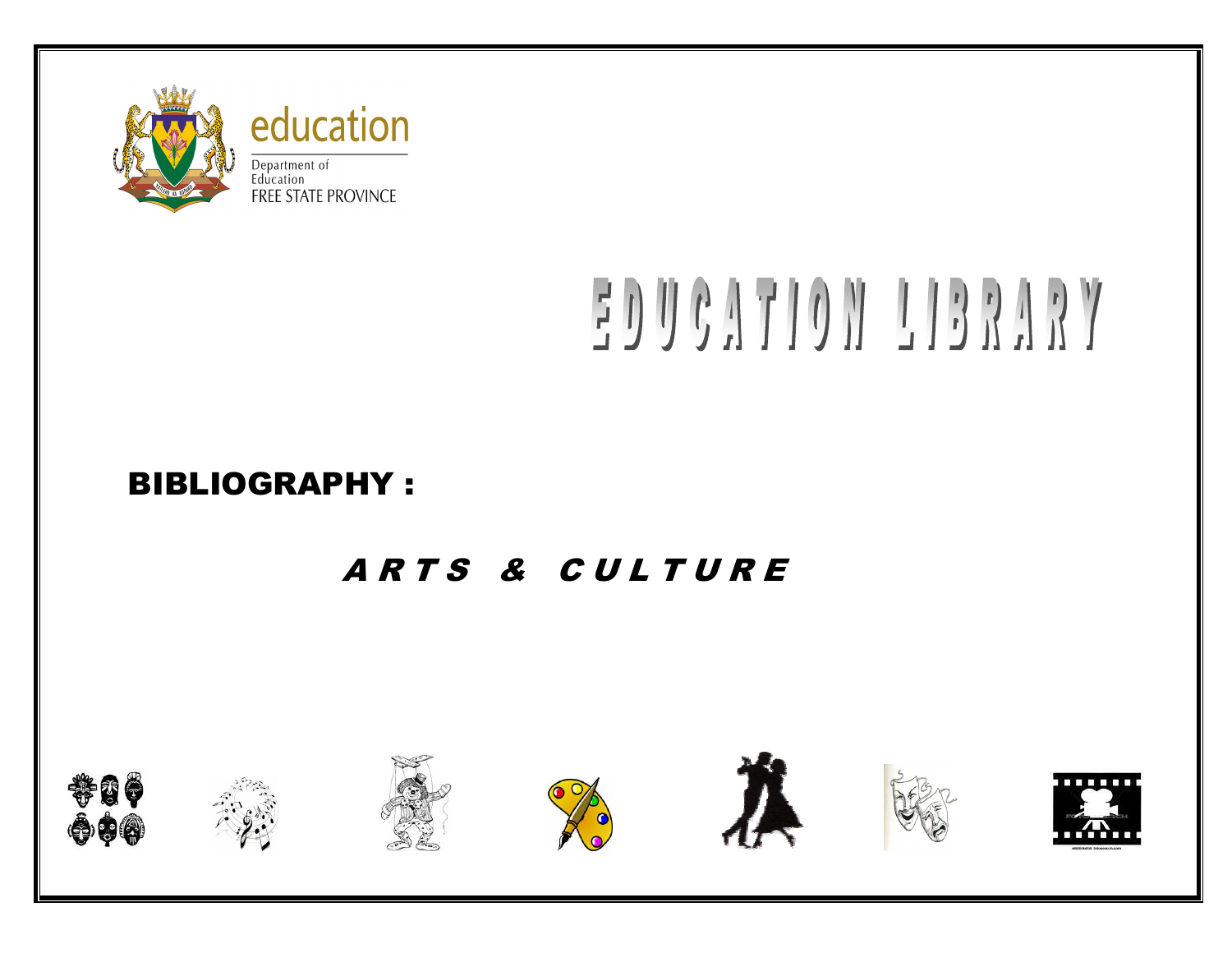#### I N T R O D U C T I O N

- $\div$  Items in this selective bibliography cover:<br> $\angle$  Art
	- ✓ Art,<br>✓ Musi
	- ✓ Music, Dance,<br>✓ Film Video
	- Film, Video,
	- Theatre, Drama, Puppetry
	- Culture, Festivals,
	- Myths, Legends, Folklore
	- $\checkmark$  Media, Public Speaking
- Material in the bibliography may be **borrowed** from the Education Library,<br>by quoting the **name of the hibliography** (*Arts & Culture*) and **item(s)** nur by quoting the name of the bibliography (Arts & Culture) and item(s) number(as found in the first column).
- **Photocopies** of magazine articles are obtainable by quoting the<br>name of the bibliography (Arts & Culture) and item(s) number name of the bibliography (Arts & Culture) and item(s) number (as found in the first column).
- $\div$  Picture credits on cover page from left to right:
	- o istockphoto.com
	- o kimberleycalendar.ca
	- o arthursclipart.org
	- o fundraw.com
	- o dancedancewiki.com
	- o broadwayworld.com
	- o fotosearch.com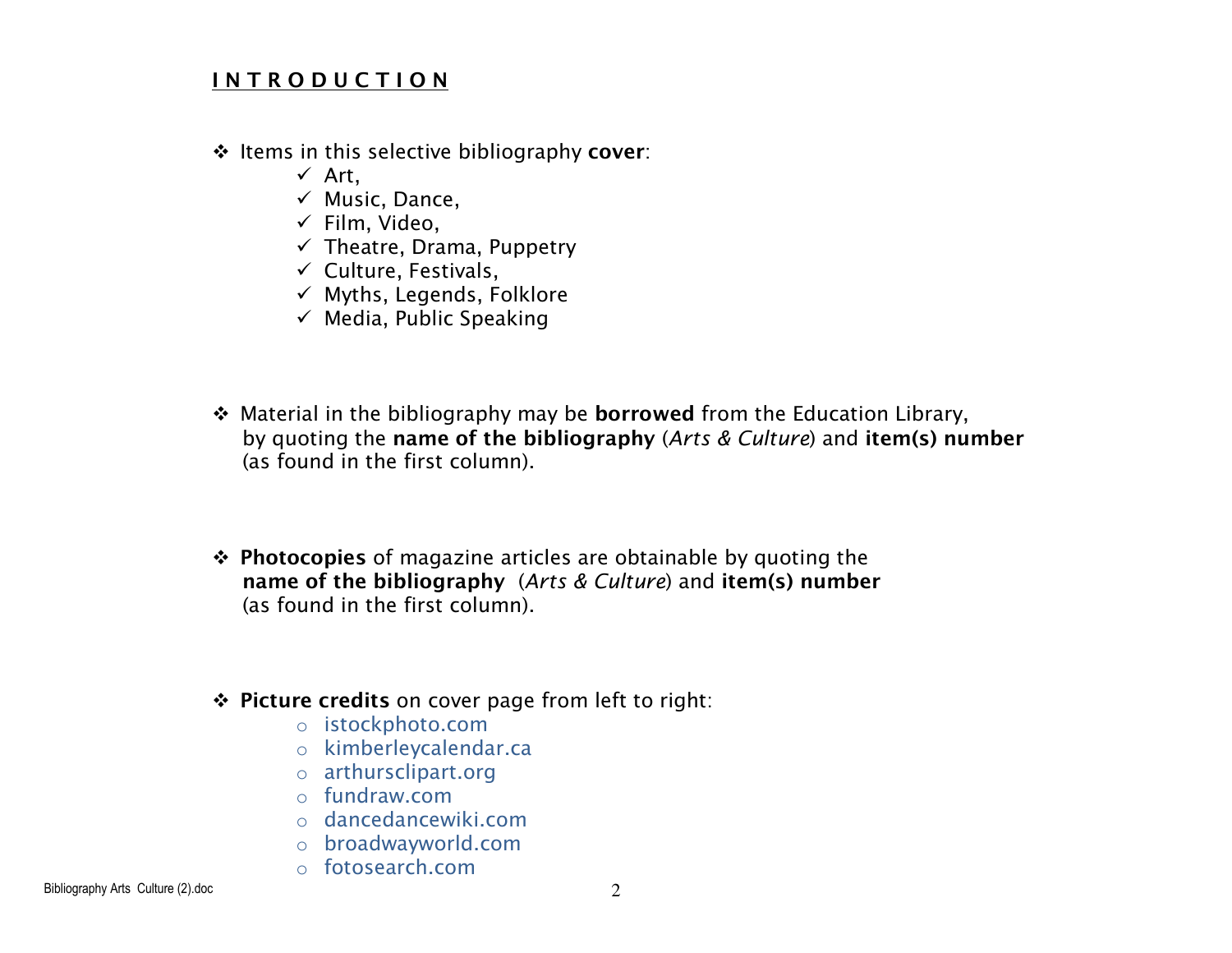### BOOKS AND AUDIO - VISUAL MATERIAL

| <b>NR</b>         | <b>AUTHOR</b> | <b>TITLE</b>                                                                                 | <b>DATE</b> | <b>CLASS NR</b>   |
|-------------------|---------------|----------------------------------------------------------------------------------------------|-------------|-------------------|
| $\mathbf{1}$ .    | ABBS, P       | Symbolic order: a contemporary reader on the arts debate                                     | 1989        | 709 SYMBO         |
| 2.                | ALTSCHULL, JH | Agents of power: the media and public policy                                                 | 1995        | 302.23 ALTSC      |
| 3.                | AMES, LJ      | Draw 50 buildings and other structures                                                       | 1991        | 743.84 AMES/J     |
| 4.                | AMOS, J       | Animation: see it made                                                                       | 1990        | 741.58 AMOS/J     |
| 5.                | ANG, T        | K I S S guide to digital photography                                                         | 2004        | <b>775 ANG</b>    |
| 6.                | <b>ANON</b>   | Chariots of Fire: study guidelines                                                           | 199?        | 791.4372 CHARI    |
| 7.                | <b>ANON</b>   | Creative art techniques: a manual for teachers and students                                  | 1988        | 702.8 CREAT       |
| 8.                | <b>ANON</b>   | Dictionary of art                                                                            | 1999        | <b>703 DIC/R</b>  |
| 9.                | <b>ANON</b>   | Folkdances [video]                                                                           |             | 793.3107 FOL      |
| 10.               | <b>ANON</b>   | Practical art: a study guide. Grades 10, 11 & 12                                             | 1992        | 707 PRACT         |
| 11.               | <b>ANON</b>   | Practical art: study guide. Grades 10,11 & 12                                                | 1992        | 707 PRACT         |
| 12.               | <b>ANON</b>   | Remember the day [video]                                                                     |             | 394.26968 REM     |
| 13.               | <b>ANON</b>   | Secrets of studying film                                                                     | 1989        | 791.437 SECRE     |
| $\overline{14}$ . | <b>ANON</b>   | Tales on tails: folklore to tell about nature [video]                                        |             | 398.245 TAL       |
| 15.               | <b>ANON</b>   | Teach yourself to sing Nkosi sikelel'iAfrika [sound cassette]                                |             | <b>TEA</b>        |
| 16.               | <b>ANON</b>   | Traditional dances and music [DVD]                                                           |             | 781.8 TRA         |
| 17.               | <b>ANON</b>   | Woodwind anthology: a compendium of woodwind articles from "The<br>instrumentalist". Vol 1-3 | 1983        | 788.5 WOO/R       |
| 18.               | <b>ANON</b>   | Ziggy the robot: educational drama in primary English                                        | 1995        | 372.6521044 ZIGGY |
| 19.               | <b>ANON</b>   | Zulu royalty & traditions                                                                    | 1999        | 390 ZULU          |
| 20.               | <b>ANON</b>   | Afrikaner people                                                                             | 2008        | 305.8969 AFR /J   |
| $\overline{21}$   | <b>ANON</b>   | Chinese / Taiwanese people                                                                   | 2008        | 305.8969 CHI/J    |
| 22.               | <b>ANON</b>   | Coloured people                                                                              | 2008        | 305.8969 COL/J    |
| 23.               | <b>ANON</b>   | English-speaking people                                                                      | 2008        | 305.8969 ENG/J    |
| 24.               | <b>ANON</b>   | Karretjie people                                                                             | 2008        | 305.8969 KAR/J    |
| 25.               | <b>ANON</b>   | Khoekhoen                                                                                    | 2008        | 305.8969 KHO/J    |
| 26.               | <b>ANON</b>   | Indian people                                                                                | 2008        | 305.8969 PAD/J    |
| 27.               | <b>ANON</b>   | IsiNdebele-speaking people                                                                   | 2008        | 305.8969 ISI/J    |
| 28.               | <b>ANON</b>   | IsiXhosa-speaking people                                                                     | 2008        | 305.8969 ISI/J    |
| 29.               | <b>ANON</b>   | IsiZulu-speaking people                                                                      | 2008        | 305.8969 ISI/J    |
| 30.               | <b>ANON</b>   | San people                                                                                   | 2008        | 305.8969 SAN/J    |
| 31.               | <b>ANON</b>   | Sesotho-speaking people                                                                      | 2008        | 305.8969 SES/J    |
| 32.               | <b>ANON</b>   | Sesotho sa Leboa-speaking people                                                             | 2008        | 305.8969 SES/J    |
| 33.               | <b>ANON</b>   | Setswana-speaking people                                                                     | 2008        | 305.8969 SET/J    |
| 34.               | <b>ANON</b>   | SiSwati-speaking people                                                                      | 2008        | 305.8969 SIS/J    |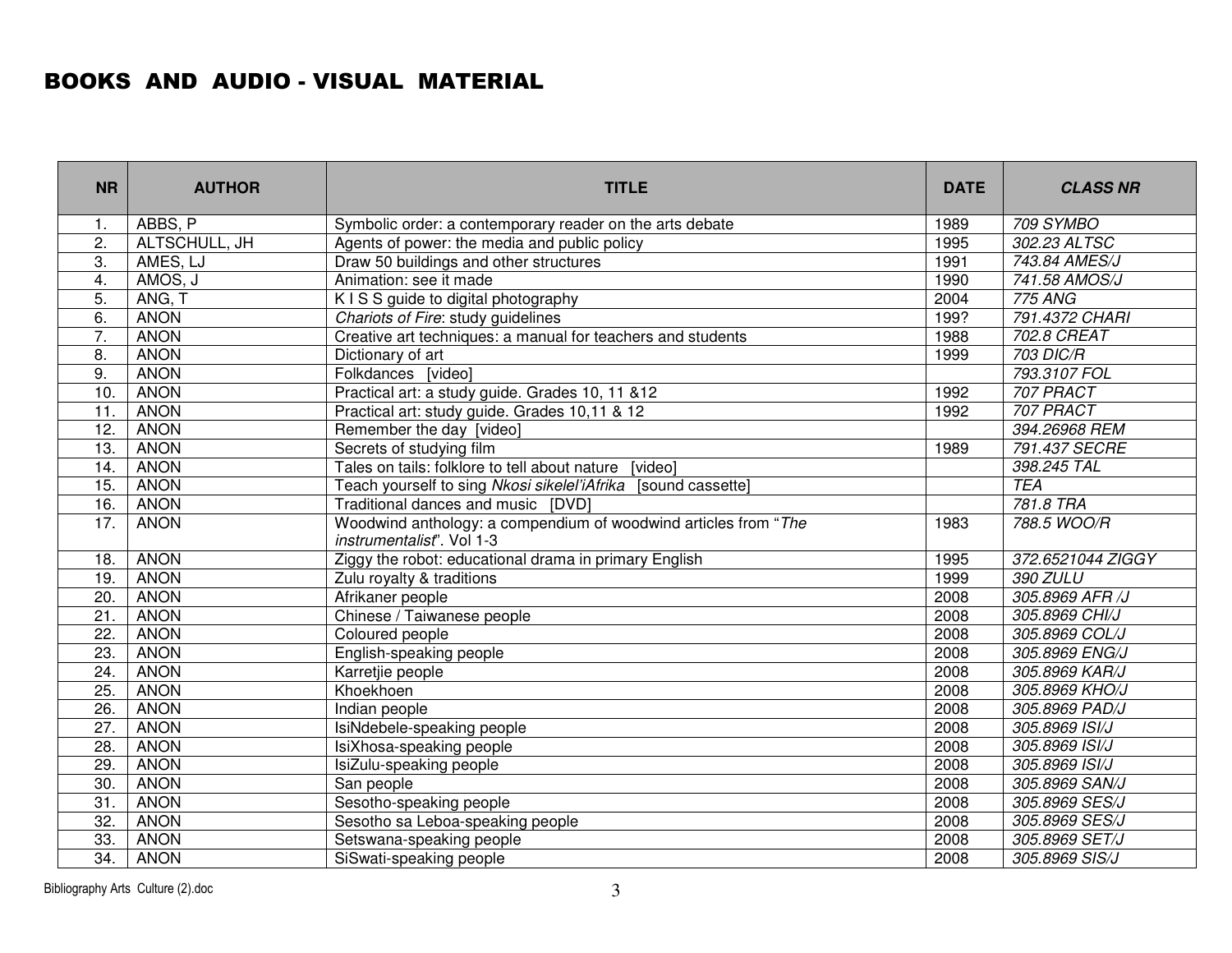| <b>NR</b> | <b>AUTHOR</b>         | <b>TITLE</b>                                                            | <b>DATE</b> | <b>CLASS NR</b>          |
|-----------|-----------------------|-------------------------------------------------------------------------|-------------|--------------------------|
| 35.       | ANON                  | South African cultural mosaic                                           | 2008        | 305.8969 SOU/J           |
| 36.       | <b>ANON</b>           | Tshivenda-speaking people                                               | 2008        | 305.8969 TSH/J           |
| 37.       | <b>ANON</b>           | Xitsonga-speaking people                                                | 2008        | 305.8969 XIT/J           |
| 38.       | ARDLEY, N             | Music: extraordinary variety of instruments that create it              | 1989        | 780 ARDLE/J              |
| 39.       | ARNOLD, D             | New Oxford companion to music                                           | 1990        | 708.3 NEW O/R            |
| 40.       | ARNONE, MP            | Motivational design: the secret to producing effective children's media | 2005        | 302.23083 ARN            |
| 41.       | ASH, R                | Impressionists and their art                                            | 1991        | 759.054 ASH              |
| 42.       | ATHEY, M              | Complete handbook of music games and activities for early childhood     | 1982        | 372.87044 ATHEY          |
| 43.       | AYNSLEY, J            | Pioneers of modern graphic design: a complete history                   | 2004        | 741.6092 A-Z             |
| 44.       | AYRES, R              | Guide to video production                                               | 1990        | 791.450232 GUIDE         |
| 45.       | BAKER, E              | Amazing ideas for agitated art teachers                                 | 1990        | 707 BAKER                |
| 46.       | <b>BALLARD, LW</b>    | Discovering American Indian music [video]                               |             | 780.8997 DIS             |
| 47.       | <b>BASSETT, ST</b>    | Rock painting of SA                                                     | 2001        | 709.0113 BAS             |
| 48.       | BASSON, B             | Vyf en veertig samesprake                                               | 1992        | 839.362008 VYF E         |
| 49.       | BENNETT, R            | General musicianship                                                    | 1984        | 780.76 BENNE             |
| 50.       | BENNETT, R            | Form and design: assignments in music                                   | 2004        | 781.8076 BEN             |
| 51.       | <b>BENTON, M</b>      | Painting with words                                                     | 1995        | 759 BENTO                |
| 52.       | <b>BERNSTEIN, S</b>   | With your own hands: self-discovery through music                       | 1981        | 786.207 BERNS            |
| 53.       | <b>BEUKES, GJ</b>     | Skuif oop die gordyn! : 'n bundel eenbedrywe                            | 1985        | 839.362008 SKU           |
| 54.       | BEVAN, C              | Form: theory of music                                                   | 1984        | 781.8 BEVAN              |
| 55.       | BEVAN, C              | Harmony: theory of music                                                | 1984        | 781.25 BEVAN             |
| 56.       | BEVAN, C              | Melody & counterpoint: theory of music                                  | 1984        | 781.24 BEVAN             |
| 57.       | BEVAN, C              | Pitch & melody: theory of music                                         | 1983        | 781.232 BEVAN            |
| 58.       | BEVAN, C              | Terms, signs & ornaments: theory of music                               | 1983        | 781.148 BEVAN            |
| 59.       | BEYER, C              | Litema - mural masterpiece                                              | 2008        | 751.7309685 BEY          |
| 60.       | BEYER, C              | Litema - mural masterpiece: a design manual                             | 2008        | 751.7309685 BEY          |
| 61.       | <b>BIANCULLI, D</b>   | Teleliteracy: taking television seriously                               | 1992        | 302.234509 BIANC         |
| 62.       | BIGGS, J              | Discovering the music of the Middle Ages<br>[video]                     |             | 780.902 DIS              |
| 63.       | BLACKWOOD, A          | Beethoven                                                               | 1987        | 780.92 BEETH/J           |
| 64.       | BLACKWOOD, A          | Twenty names in art                                                     | 1988        | $\overline{709.2}$ A-Z/J |
| 65.       | BLAND, M              | Promoting yourself on television & radio                                | 1987        | 659.2 BLAND              |
| 66.       | <b>BLIGNAUT, J</b>    | Movies - moguls - mavericks: South African cinema 1979-1991             | 1992        | 791.430969 BLIGN         |
| 67.       | <b>BLOCKSMA, M</b>    | Easy-to-make spaceships that really fly                                 | 1983        | 745.592 BLOCK/J          |
| 68.       | <b>BOHM-DUCHEN, M</b> | Understanding modern art                                                | 1991        | 709.04 BOHMD             |
| 69.       | BOLTON, L             | Degas: history and techniques                                           |             | 759.4 DEGAS              |
| 70.       | BORDWELL, D           | Film art                                                                | 1989        | 791.4301 BORDW           |
| 71.       | BOTHA-EBBERS, E       | Visual art and technology                                               | 1993        | 701 BOTHA                |
| 72.       | BOUWS, J              | Komponiste van Suid-Afrika                                              | 1971        | 780.92 A-Z/J             |
| 73.       | <b>BROOKES, K</b>     | Complete video course                                                   | 1992        | 778.599 BROOK            |
| 74.       | BUNCHMAN, J           | Pictures & poetry                                                       | 1994        | 700.1 BUNCH/J            |
| 75.       | BUTTS, D              | Making a start: introducing media studies                               | 1991        | 302.23 BUTTS             |
|           |                       |                                                                         |             |                          |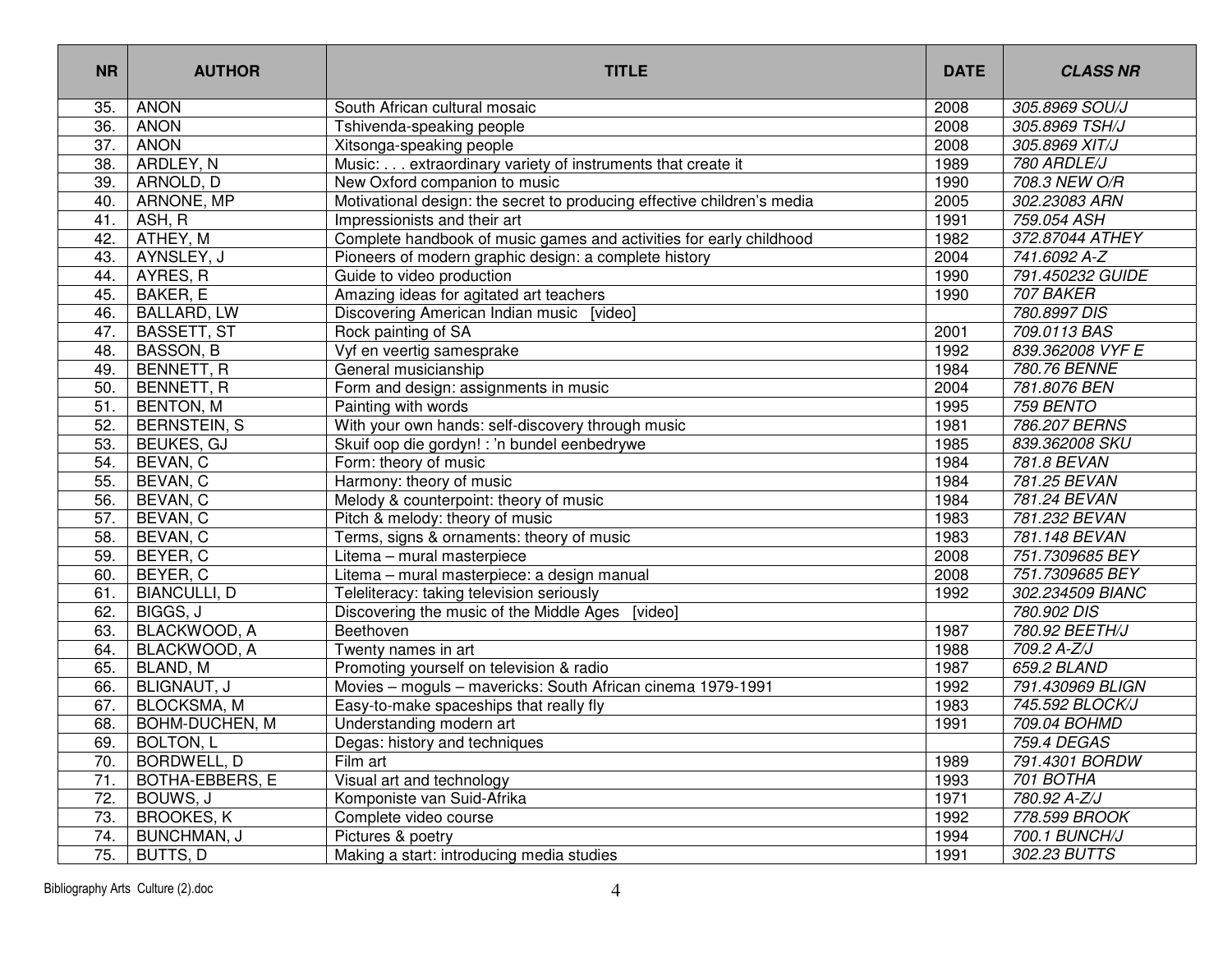| <b>NR</b>         | <b>AUTHOR</b>       | <b>TITLE</b>                                                                           | <b>DATE</b> | <b>CLASS NR</b>  |
|-------------------|---------------------|----------------------------------------------------------------------------------------|-------------|------------------|
| 76.               | CAKET, C            | Model a monster: making dinosaurs from everyday materials                              | 1986        | 745.5928CAKET/J  |
| $\overline{77}$ . | CAMPBELL, L         | Sketching at the keyboard: harmonisation by ear for students of all ages               | 1982        | 781.36 CAMPB     |
| 78.               | CARLSON, BW         | Funny-bone dramatics                                                                   | 1974        | 812 CARLS/J      |
| 79.               | CARNEGIE, D         | How to develop self confidence and influence people by public speaking                 | 1998        | 808.51 CAR       |
| 80.               | CASCIANI, JW        | Drama in the primary school                                                            | 1970        | 372.66 CASCI     |
| 81.               | CHAMBERS, J         | Picture the past: art ideas to recreate history for children aged five to eleven       | 1992        | 745.5083 CHAMB   |
| 82.               | CHESHIRE, D         | Complete book of video: techniques, subjects, equipment                                | 1990        | 778.599 CHESH    |
| 83.               | CHETWYND, T         | Dictionary of symbols                                                                  | 1993        | 133.03 CHET/R    |
| 84.               | CHIANIS, S          | Discovering the music of Japan [video]                                                 |             | 780.952 DIS      |
| 85.               | CHIANIS, S          | Discovering the music of the Middle East [video]                                       |             | 780.956 DIS      |
| 86.               | CHIANIS, S          | Discovering the music of Africa [video]                                                |             | 780.96 DIS       |
| 87.               | CHURCGHILL, ER      | Instant paper toys to pop, spin, whirl & fly                                           | 1986        | 745.592 CHURC/J  |
| 88.               | CLARK, K            | Looking at pictures                                                                    | 1972        | 750.118 CLARK    |
| 89.               | CLARK, V            | High low Dolly Pepper: developing music skills with young children                     | 1991        | 372.87044 CLARK  |
| 90.               | COCKING, D          | Easter: lower primary themes: an integrated approach (RIC)                             | 1991        | 372.13078 COCKI  |
| 91.               | COCKING, D          | Christmas: lower primary themes: an integrated approach (RIC)                          | 1991        | 372.13078 COCKI  |
| 92.               | COHEN, N            | Discovering country and western music [video]                                          |             | 781.642 DIS      |
| 93.               | COLE, A             | Colour                                                                                 | 1993        | 752 COLE/J       |
| 94.               | COLE, A             | Renaissance: essential guide to the art                                                | 1994        | 709.024 COLE/J   |
| 95.               | <b>COLLIER, T</b>   | You can make saleable craft products                                                   | 200?        | VF: A&C          |
| 96.               | COOK, P             | How to enjoy theatre                                                                   | 1987        | 792 COOK         |
| 97.               | COTTERELL, A        | Dictionary of world mythology                                                          | 1990        | 291.1303 COTTE/R |
| 98.               | COTTON, A           | Art: lessons at a moment notice                                                        | 1987        | 707 COTTO        |
| 99.               | CRAFTON, I          | Dictionary of musical quotations                                                       | 1988        | 780 CROFT/R      |
| 100.              | CRIPS, C            | Popular music in the 20 <sup>th</sup> century                                          | 2003        | 781.64 CRI       |
| 101               | CUMMING, R          | Annotated art                                                                          | 1995        | 750.118 CUMMI/J  |
|                   | 102. CUMMING, R     | Just look: a book about paintings                                                      | 1979        | 750.118 CUMMI/J  |
| 103.              | DAVIES, D           | Harrap's illustrated dictionary of arts and artists                                    | 1990        | 703 HARRA/R      |
|                   | 104. DAVIES, PH     | Photographer's practical handbook                                                      | 2005        | 771 DAV          |
| 105.              | DE BEER, AS         | Mass media towards the millennium: the South African handbook of mass<br>communication | 2002        | 302.230968 MAS   |
|                   | 106. DE KOCK, S     | Oppie trein: komediespel in een bedryf                                                 | 1982        | 839.362 DE KO    |
|                   | 107. DE MINNIK, M   | Culture quest [video]                                                                  |             | 305.800968 CUL   |
|                   | 108. DE VILLIERS, L | Johanna, O Johannes: 'n komiese eenbedryf                                              | 1993        | 839.362 DE VI    |
|                   | 109. DE VOS, P      | Groot sangboek in volle kleur: meer as 200 volks- en kinderliedere                     | 1994        | 782.42 GROOT     |
|                   | 110. DEMPSEY, T     | Key to successful song writing                                                         | 1985        | 784.028 KEY T    |
| 111.              | DEPT OF EDUCATION   | My country South Africa: celebrating our national symbols & heritage                   | 2006        | 929.60968 MYC    |
|                   | 112. DEVONSHIRE, H  | Moving art                                                                             | 1990        | 745.54 DEVON/J   |
|                   | 113. DIAWARA, M     | African cinema: politics and culture                                                   | 1992        | 791.43096 DIAWA  |
|                   | 114. DIJK, JAGM van | Network society: social aspects of new media                                           | 2006        | 302.23 DIJ       |
|                   | 115. DINGES, S      | Curtain: a guide to creative drama for children 9 to 12 years old                      | 1986        | 372.66044 DINGE  |
|                   |                     |                                                                                        |             |                  |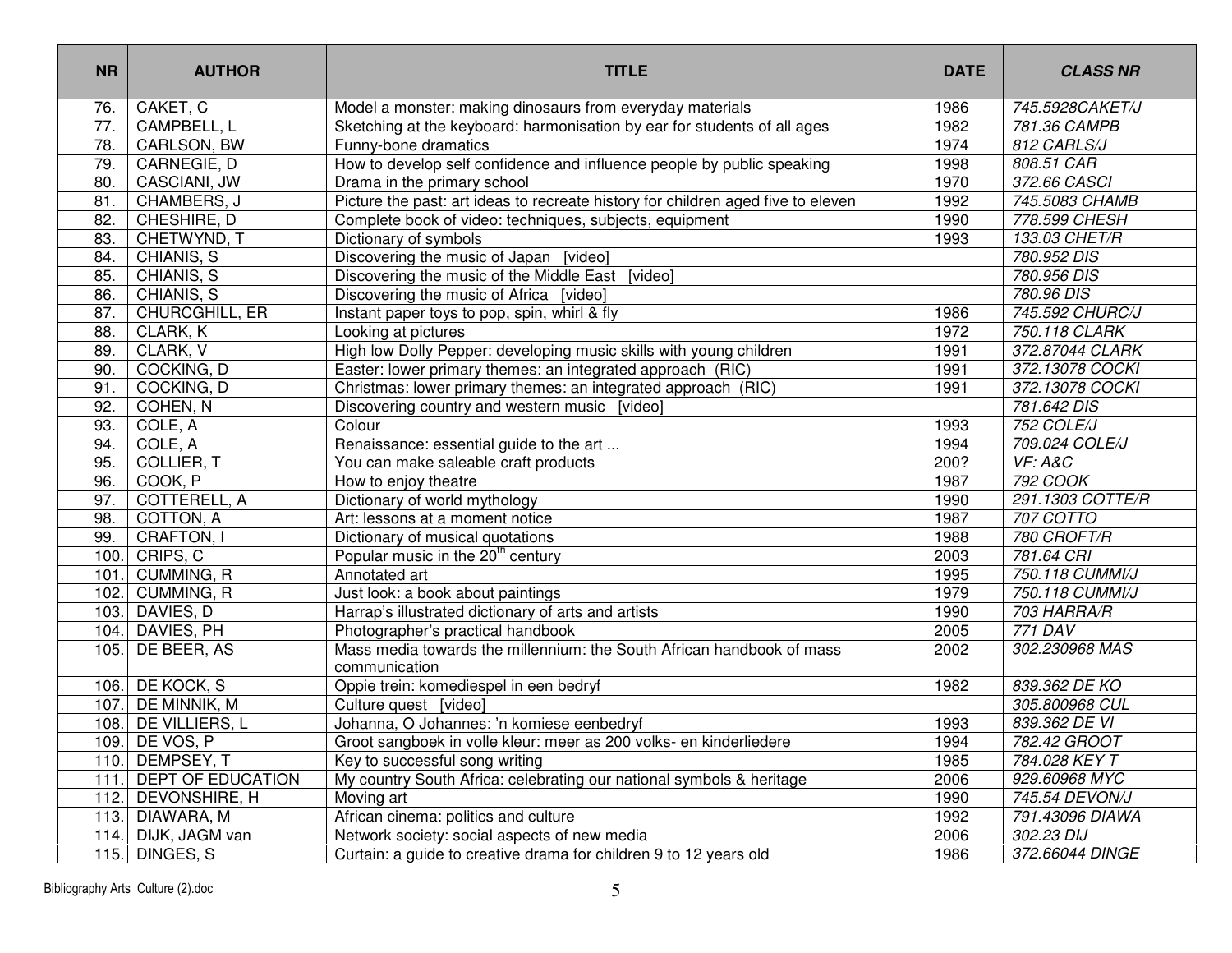| <b>NR</b> | <b>AUTHOR</b>        | <b>TITLE</b>                                                                                                | <b>DATE</b> | <b>CLASS NR</b>    |
|-----------|----------------------|-------------------------------------------------------------------------------------------------------------|-------------|--------------------|
| 116.      | DOLLIN, S            | Home video director's handbook                                                                              | 1986        | 778.5992 DOL       |
| 117.      | DU PLESSIS, H        | Maintenance of keyboard technique                                                                           | 1986        | 786.38 DUP         |
|           | 118. DU RAAN, AS     | Franz Schubert (Afr)                                                                                        | 1969        | 780.92 SCHUB/J     |
| 119.      | <b>DU RAAN, AS</b>   | Fryderyk Chopin (Afr)                                                                                       | 1969        | 780.92 CHOPI/J     |
| 120.      | DU RAAN, AS          | George Frederic Handel<br>(Afr)                                                                             | 1969        | 780.92 HANDE/J     |
| 121.      | DU RAAN, AS          | Hector Berlioz (Afr)                                                                                        | 1969        | 780.92 BERLI/J     |
| 122.      | DU RAAN, AS          | J Sebastian Bach (Afr)                                                                                      | 1969        | 780.92 BACH/J      |
| 123.      | DU RAAN, AS          | Ludwig von Beethoven<br>(Afr)                                                                               | 1969        | 780.92 BEETH/J     |
|           | 124. DU RAAN, AS     | Robert Schumann (Afr)                                                                                       | 1969        | 780.92 DU RA/J     |
| 125.      | DU RAAN, AS          | Wolfgang Mozart (Afr)                                                                                       | 1969        | 780.92 MOZAR/J     |
|           | 126. DUFOUR, B       | World of pop and rock                                                                                       | 1977        | 780.42 DUFOU/J     |
| 127.      | DURBACH, K           | Witness: study guidelines                                                                                   | 1990        | 791.4372 WALLA     |
|           | 128. EDWARDS, B      | Drawing on the right side of the brain: how to unlock your hidden artistic talent                           | 1981        | 741.01 EDW         |
|           | 129. FAINE, B        | New guide to screen printing                                                                                | 1989        | 764.8 FAINE        |
|           | 130. FAUL, L         | Ek sing van die wind: Leipoldt-verse vir gemengde koor                                                      | 1991        | 782.50264 FAUL     |
| 131.      | FERTORRI, B          | Leonardo da Vinci (Afr)                                                                                     | 1962        | 759.5 LEONA/J      |
|           | 132. FISCHEL, E      | How to draw spacecraft                                                                                      | 1988        | 743.896294 FISCH/J |
|           | 133. FLEMING, M      | Teaching drama in primary and secondary schools                                                             | 2001        | 792.071 FLE        |
|           | 134. FORQUER, NE     | Elementary teacher's complete handbook of music activities                                                  | 1979        | 372.87044 FOR      |
|           | 135. FOSTER, P       | Painting                                                                                                    | 1981        | 750.28 FOSTE/J     |
|           | 136. FOURIE, PJ      | Beeldkommunikasie: kultuurkritiek, ideologiese kritiek en 'n inleiding tot                                  | 1983        | 302.23 FOURI       |
|           |                      | beeldsemiologie                                                                                             |             |                    |
| 137.      | FOURIE, PJ           | Critical television analyses: an introduction                                                               | 1991        | 302.2345 CRITI     |
|           | 138. FOURIE, PJ      | Media studies. Volume one: Institutions, theories and issues                                                | 2004        | 302.23 MED         |
|           | 139. FRITH, S        | Music for pleasure: essays in the sociology of pop                                                          | 1989        | 781.63 FRITH       |
| 140.      | FRITH, S             | On record: [critical approaches to] rock, pop and the written word                                          | 1990        | 781.6309 ON RE     |
| 141.      | GAIR, A              | Collins artist's manual: the complete guide to painting & drawing materials and their<br>use                | 1999        | 702.8 COL          |
|           | 142. GATES, F        | Easy to make puppets                                                                                        | 1976        | 745.5922 GAT/J     |
| 143.      | <b>GELDENHUYS, C</b> | Stand van musiekteoretiese onderrig op primêre en sekondêre skoolvlak met<br>besondere verwysing na die OVS | 1985        | 781.070685 GEL     |
| 144.      | GENIS, A             | Metaalkuns                                                                                                  | 2004        | 745.56 GEN         |
|           | 145. GIANNETTI, L    | Understanding movies                                                                                        | 1990        | 791.43 GIANN       |
| 146.      | GILBERT, J           | Musical activities with young children                                                                      | 1975        | 372.87044 GILBE    |
|           | 147. GODFREY, T      | New image: painting in the 1980s                                                                            | 1986        | 759.06 GODFR       |
|           | 148. GOODRIDGE, J    | Drama in the primary school                                                                                 | 1970        | 372.66 GOODR       |
|           | 149. GOUWS, T        | Om beter te kan sien: gids tot visuele geletterdheid                                                        | 1995        | 302.23 GOUWS       |
|           | 150. GRAHAM, B       | Digital media: directions in art                                                                            | 2003        | 700 GRA/J          |
|           | 151. GRANVILLE, S    | Language, advertising & power: materials for the classroom                                                  | 1993        | 659.1076 GRANV     |
|           | 152. GRAY, S         | Picador book of African stories                                                                             | 2004        | 808.831 PIC        |
|           | 153. GREENAWAY, P    | Teaching the visual media                                                                                   | 1991        | 302.2307 GREEN     |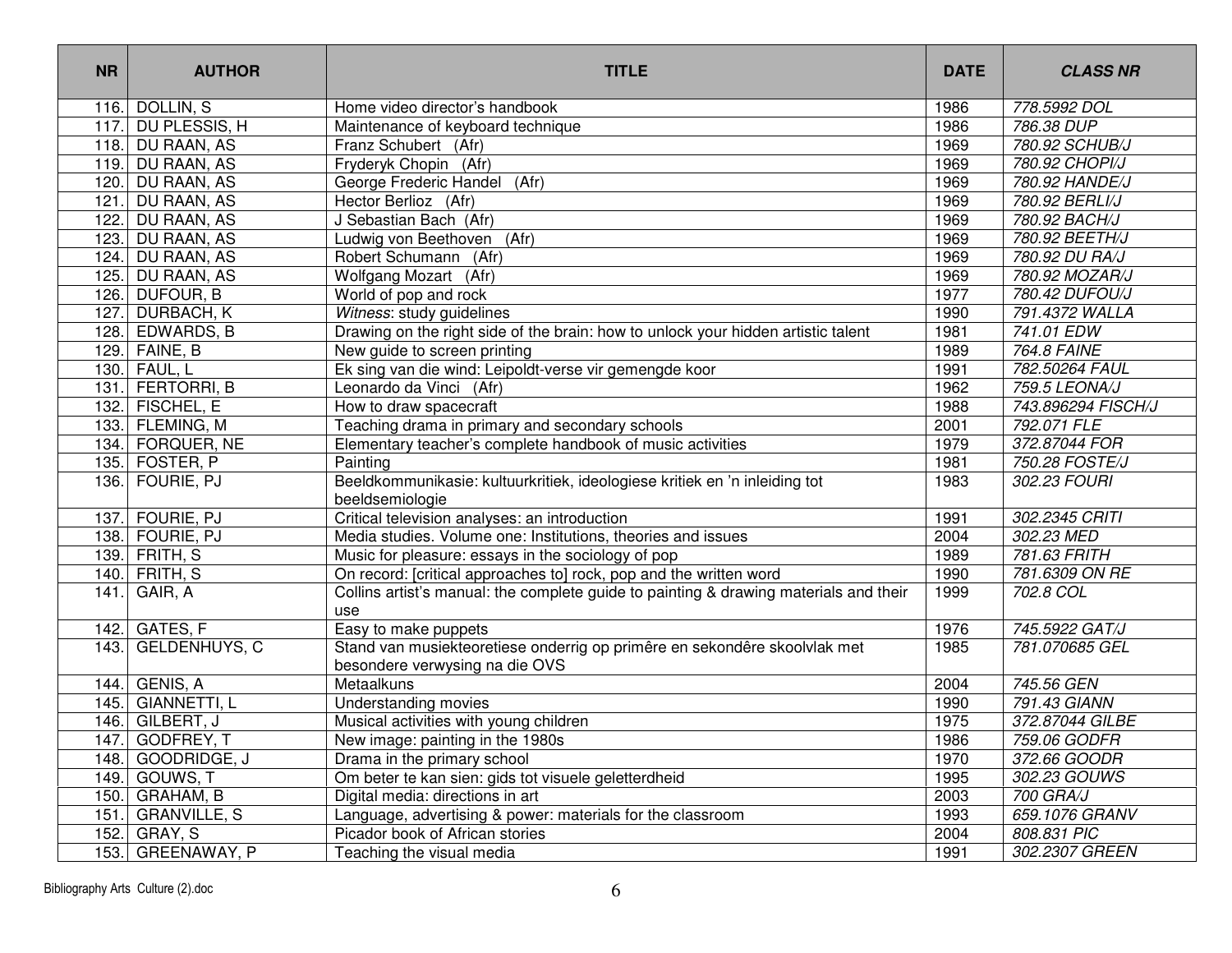| <b>NR</b> | <b>AUTHOR</b>        | <b>TITLE</b>                                                                                      | <b>DATE</b> | <b>CLASS NR</b>    |
|-----------|----------------------|---------------------------------------------------------------------------------------------------|-------------|--------------------|
| 154.      | GRIFFITHS, J         | Early start to drama                                                                              | 1991        | 372.66044 GRIFF    |
|           | 155. GRIFFITHS, P    | Classical music                                                                                   | 2004        | 780.3 GRI          |
|           | 156. GRIMAL. P       | Dictionary of classical mythology                                                                 | 1991        | 398.203 DIC/R      |
|           | 157. GRIMM, J        | <b>Brothers Grimm</b>                                                                             | 1978        | <b>GRIMM/J</b>     |
|           | 158. GROBBELAAR, PW  | Famous South African folk tales                                                                   | 1985        | <b>GROBB/J</b>     |
| 159.      | GROBLER, R           | Musiek in die preprimêre skool                                                                    | 1987        | 372.87044 GRO      |
|           | 160. HACKMAN, S      | Entertainment on TV: introducing media studies                                                    | 1990        | 791.45 HACKM       |
|           | 161. HADLAND, A      | People's voice: the development and current state of the South African small media<br>sector      | 2004        | 302.23 HAD         |
| 162.      | HALL, D              | New manual of public speaking                                                                     | 1986        | 808.51 NEW M       |
|           | 163. HALL, D         | Praat maklik voor mense                                                                           | 1987        | 808.51 PRAAT       |
|           | $164.$ HALL, H       | Big book of Christmas: a complete package of worksheets and activities for lower<br>primary (RIC) | 1993        | 372.13078 HALL     |
|           | 165. HALL, H         | Big book of Easter: a complete package of worksheets and activities for lower<br>primary (RIC)    | 1995        | 372.13078 HALL     |
|           | 166. HALL, $H$       | Dragons: theme packs for lower primary (RIC)                                                      | 1991        | 372.13078 HALL     |
|           | 167. HALL, H         | Giants: theme packs for lower primary (RIC)                                                       | 1991        | 372.13078 HALL     |
|           | 168. HARRIS, M       | Bydrae van die vak Klasmusiek tot die wording van die senior primêre leerling                     | 1993        | 372.87042 HARRI    |
|           | 169. HARRISON, K     | Let's dance: the place of dance in the primary school                                             | 1993        | 372.66044 HARRI    |
|           | 170. HART, A         | Teaching television: The Real World: a television study resource pack                             | 1988        | 791.4572 HART      |
| 171.      | HART, A              | Understanding the media: a practical guide                                                        | 1991        | 302.23 HART        |
|           | 172. HART, D         | Looking at films: introducing media studies                                                       | 1990        | 791.43 HART        |
|           | 173. HAUPTFLEISCH, S | Music education = Musiekopvoeding                                                                 | 1991        | <b>780.7 MUSIC</b> |
|           | 174. HAVILAND, J     | Pictorial history of art: western art through the ages                                            | 1985        | <b>709 PIC</b>     |
|           | 175. HAWCOCK, D      | Papertec: how to make 25 original paper models                                                    | 1987        | 736.98 HAWCO       |
|           | 176. HAWES, BL       | Discovering American folk music [video]                                                           |             | 781.621 DIS        |
|           | 177. HAWES, W        | Television performing: news and information                                                       | 1991        | 791.45028 HAWES    |
|           | 178. HAYEK, M        | Seeing & drawing                                                                                  | 2004        | 741.2 HAY          |
|           | 179. HEDGCOE, J      | John Hedgecoe's practical portrait photography                                                    | 1991        | 778.92 HEDGE       |
|           | 180. HEIBERG, D      | Eerste treë in musiek: handleiding vir onderwysers en ouers                                       | 1982        | 372.87044 HEIBE    |
| 181.      | HEIBERG, D           | Eerste treë in musiek: werkboek                                                                   | 1982        | 372.87044 HEIBE    |
|           | 182. HENDERSON, LB   | How to train singers                                                                              | 1979        | 784.932 HENDE      |
| 183.      | <b>HENDRIKSE, S</b>  | Groot Afrikaanse koorleiersgids                                                                   | 1991        | 782.507 AFRIK      |
|           | 184. HENDRIKSE, S    | Musiek vir juniors: liedjies, sangspeletjies, dansies en klasmusieklesse                          | 1992        | 372.87044 HENDR    |
|           | 185. HERBST, A       | Musical arts in Africa [multimedia]                                                               | 2003        | 780.96 MUS         |
|           | 186. HERSHBERGER, P  | Make costumes for creative play                                                                   | 1992        | 745.59 HERSH/J     |
|           | 187. HESS, N         | Picture this!                                                                                     | 2001        | 759 PIC/J          |
|           | 188. HIEBERT, RE     | Impact of mass media: current issues                                                              | 1995        | 302.23 IMPAC       |
|           | 189. HILL, A         | Drawing and painting trees                                                                        | 1977        | 743.7 HILL         |
|           | 190. HODGE, S        | Claude Monet                                                                                      | 2002        | 759.4 HOD/J        |
|           | 191. HOLLMANN, JC    | Customs and beliefs of the   Xam Bushman                                                          | 2004        | 305.8961 CUS       |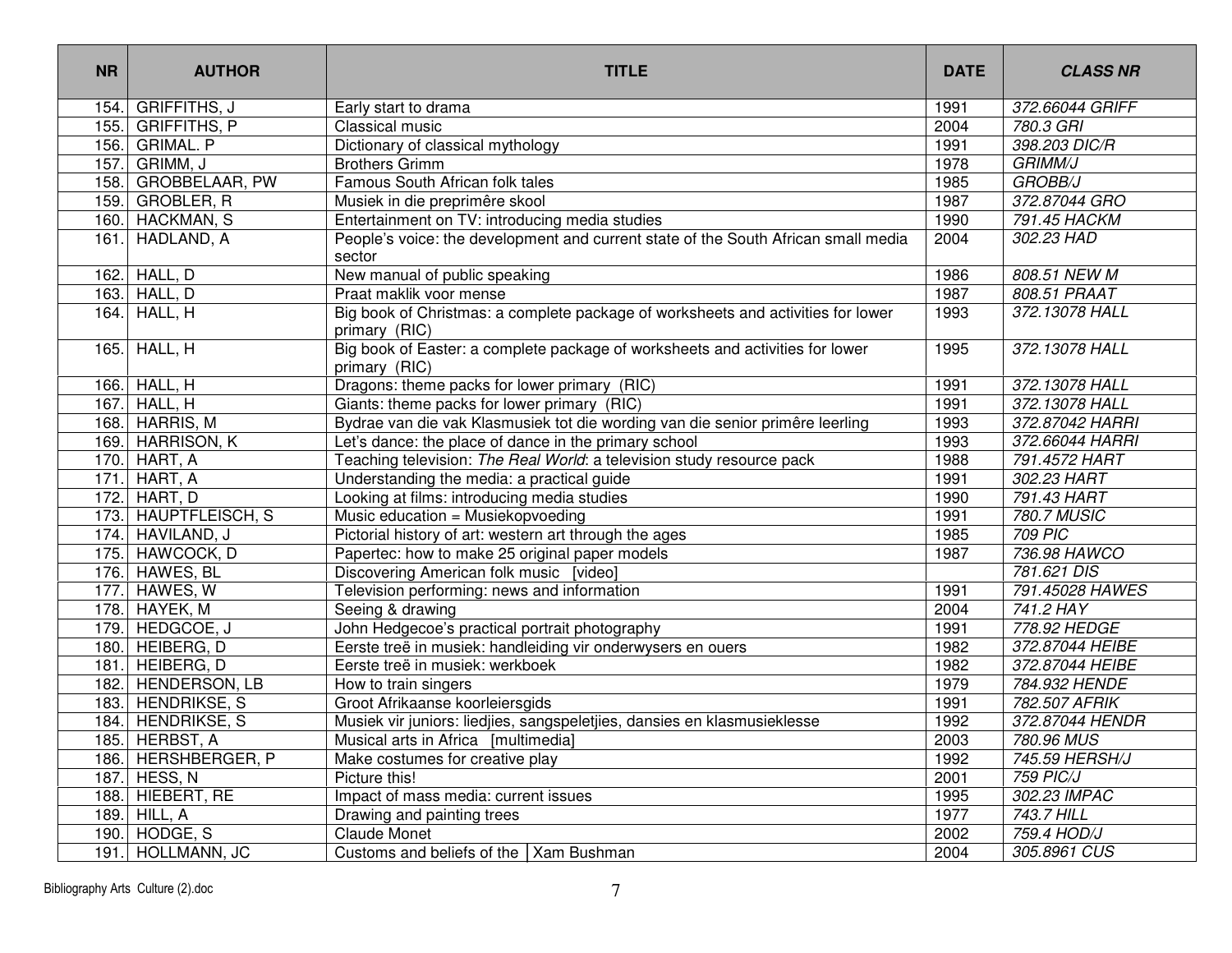| <b>NR</b> | <b>AUTHOR</b>         | <b>TITLE</b>                                                                                   | <b>DATE</b> | <b>CLASS NR</b>  |
|-----------|-----------------------|------------------------------------------------------------------------------------------------|-------------|------------------|
| 192.      | HONOUR, H             | World history of art                                                                           | 1990        | 709 HONOU        |
| 193.      | <b>HOPKINS, A</b>     | Understanding music                                                                            | 1982        | 780.15 HOP       |
| 194.      | HORNBROOK, D          | Education and dramatic art                                                                     | 1989        | 792.071241 HORNB |
| 195.      | HUGHES, M             | Aesop's fables                                                                                 | 1979        | HYG/J            |
| 196.      | HUMAN, K              | A tot Z van klassieke musiek                                                                   | 1992        | 780.3 HUMAN/R    |
| 197.      | HUNTLEY, M            | Kuns en profiel                                                                                | 1992        | 709.68 HUNTL     |
| 198.      | HUTCHESON, E          | Literature of the piano                                                                        | 1974        | 786.4041 HUTCH   |
| 199.      | JACKSON, A            | Instruments around the world                                                                   | 1988        | 781.91 JACKS     |
| 200.      | JACKSON, P            | Origami and paper craft: a step-by-step guide                                                  | 1988        | 745.54 JACKS     |
| 201       | JAMAL, A              | Predicaments of culture in South Africa                                                        | 2005        | 306 JAM          |
| 202.      | JAMES, R              | Favourite fairytales on stage: drama and poetry for performance. Middle/Upper<br>primary (RIC) | 1990        | 372.66044 JAMES  |
| 203.      | JAMES, R              | Twenty names in theatre                                                                        | 1989        | 792.092 A-Z/J    |
| 204.      | JENNINGS, G           | Renoir: history and techniques                                                                 | 1988        | 759.4 RENOIR     |
| 205.      | JENNINGS, R           | Artist's projects you can paint: 10 landscape styles in mixed media                            | 2005        | 758.1 JEN        |
| 206.      | JOHNSTON, FC          | Sketching and painting                                                                         | 1988        | 751.4 JOHNS      |
| 207.      | JOUBERT, M            | Fluitman en die minnesanger: libretto en musiekverwerking                                      | 1987        | 782.8154 JOUBE   |
| 208.      | KAPLAN, D             | See with your ears: the creative music book – new ways to learn and love music                 | 1983        | <b>780 KAP</b>   |
| 209.      | KATZ, SD              | Film directing shot by shot                                                                    | 1991        | 791.430233 KATZ  |
| 210.      | <b>KEIGHTLEY, M</b>   | Investigating art                                                                              | 1984        | 701.18 KEIGH     |
| 211.      | KEITH, MC             | Broadcast voice performance                                                                    | 1989        | 791.443 KEITH    |
| 212.      | KENNET, F             | Kom ons kyk na skilderye                                                                       | 1979        | 750.118 KEN/J    |
| 213.      | KENNY, M              | Presenting yourself                                                                            | 1982        | 808.51 KEN       |
| 214.      | KENT, G               | Fabels van Esopus                                                                              | 1991        | <b>KENT/J</b>    |
| 215.      | KIRKPATRICK, AL       | Complete public speaker's manual                                                               | 1983        | 808.51 KIRKP     |
| 216.      | KRAMER, JD            | Listening to music: essential guide to the classical repertoire                                | 1991        | 781.17 KRAME     |
| 217.      | <b>LAFEUILLE</b>      | Finger play                                                                                    | 1987        | 751.49 LAF/J     |
| 218.      | LANCASTER, J          | Calligraphy: a step-by-step introduction                                                       | 1992        | 745.61 LANCA/J   |
| 219.      | LANSING, KM           | Art, artists, and art education                                                                | 1970        | <b>707 LAN</b>   |
| 220.      | LAWRENCE, I           | Projects in music history                                                                      | 1978        | 780.9 LAW        |
| 221       | LAWRENCE, I           | Projects in music: basic materials                                                             | 1980        | 781 LAW          |
| 222       | LAWRENCE, I           | Projects in music: instruments                                                                 | 1980        | 781.91 LAW       |
| 223.      | <b>LAWRENCE, I</b>    | Projects in music: score reading                                                               | 1979        | 781 LAW          |
| 224.      | LE QUELLEC, J         | Rock art in Africa: mythology and legend                                                       | 2004        | 759.0013 LEQ     |
|           | 225. LEEK, M          | Encyclopedia of airbrush techniques                                                            | 1989        | 751.494 LEEK     |
| 226.      | LIEVROUW, LA          | Handbook of new media: social shaping and consequences of ICTs                                 | 2004        | 302.23 HAN       |
| 227.      | LOISELO-NICOSTRATE, C | Papier mâché book                                                                              | 1986        | 745.542 LOI/J    |
| 228.      | LUCIA, C              | Proceedings of the First National Music Educators' Conference                                  | 1986        | 780.72968 NAT    |
| 229.      | LUCIE-SMITH, E        | Art & civilization                                                                             | 1992        | 709 LUCIE        |
| 230.      | LULL, J               | Popular music and communication                                                                | 1989        | 781.63 POPUL     |
| 231.      | MACLEOD, G            | Cultural considerations: a guide to understanding culture, courtesy and etiquette              | 2002        | 395.52 MACL      |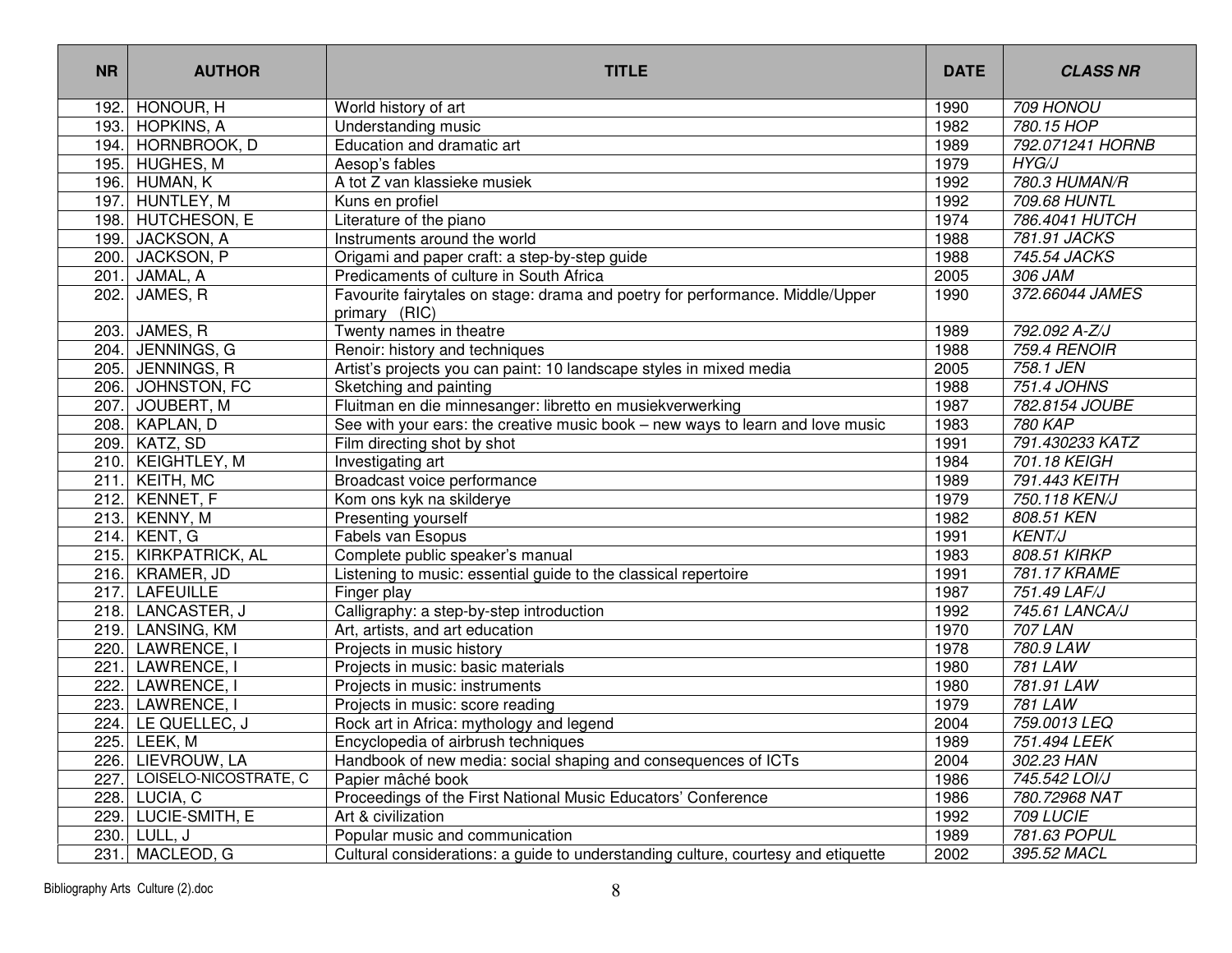| <b>NR</b> | <b>AUTHOR</b>     | <b>TITLE</b>                                                           | <b>DATE</b> | <b>CLASS NR</b>   |
|-----------|-------------------|------------------------------------------------------------------------|-------------|-------------------|
| 232.      | MAGUIRE, M        | Creative craft workshop                                                | 2004        | 745.5 CRE         |
| 233.      | MALAN, JP         | Suid-Afrikaanse musiekensiklopedie                                     | 1980        | 780.968 SUID/R    |
| 234.      | <b>MARAIS, HC</b> | Aspekte van massakommunikasie                                          | 1980        | 302.23 ASPEK      |
| 235.      | MARKOW, J         | Art of cartooning                                                      | 1990        | 741.5 MARKO       |
| 236.      | MARSCHALL, S      | Community mural art in SA                                              | 2002        | 751.73 MAR        |
| 237.      | MASON, P          | Textiles: directions in art                                            | 2003        | 746 MAS/J         |
| 238.      | MAST, G           | Film theory and criticism                                              | 1985        | 791.437 FILM      |
| 239.      | MASTERMAN, L      | Teaching the media                                                     | 1989        | 302.2307 MASTE    |
| 240.      | MATTHEWS, J       | Stanley book of sculpture with Surform tools                           | 1972        | 731.3 MAT         |
| 241.      | MAYER, R          | Collins dictionary of art terms and techniques                         | 1993        | 703 MAYER/R       |
| 242.      | McCRACKEN, K      | Leonardo DiCaprio                                                      | 2000        | 920 DIC/J         |
| 243.      | McLACHLAN, P      | Koorsang en koorleiding                                                | 1983        | 784.962 MACLA     |
| 244.      | McLEAN, M         | Making musical instruments                                             | 1982        | 781.91 MACL/J     |
| 245.      | McROBERTS, R      | Media workshop. Volume 2: Images                                       | 1987        | 302.23 MACRO      |
| 246.      | MEASHAM, T        | Van Gogh and his world                                                 | 1980        | 759.9492 GOGH/J   |
| 247.      | MESSARIS, P       | Digital media: transformations in human communication                  | 2006        | 302.231DIG        |
| 248.      | MEYER, A          | First aid for music teachers                                           | 1994        | 780.7 MEYER       |
| 249.      | MICKLETHWAIT, L   | Child's book of art: great pictures first words                        | 1993        | 701.18 CHILD/J    |
| 250.      | MIDGLEY, P        | Very best of Grimm                                                     | 1998        | <b>MIDGL/J</b>    |
| 251.      | MILLAR, C         | Bach en sy tyd                                                         | 1981        | 780.92 BACH/J     |
| 252.      | MILLER, D         | Egg carton critters                                                    | 1978        | 745.592 MIL/J     |
| 253.      | MILLERSON, G      | Video camera techniques                                                | 1989        | 778.599 MILLE     |
| 254.      | MISHEIKER, B      | Lappop en ander liedjies                                               | 1991        | 782.742 MISHE     |
| 255.      | MORGAN, J         | See what I mean? : an introduction to visual communication             | 1992        | 302.2 MORGA       |
| 256.      | MORGAN, N         | Teaching drama: a mind of many wonders                                 | 1988        | 792.0712 MORGA    |
| 257.      | MORRALL, A        | Rubens: history and techniques                                         | 1988        | 759.94931 RUBEN   |
| 258.      | MORRIS, GSD       | Changing kids' games                                                   | 1989        | 372.86044 MORRI   |
| 259.      | MOSS, O           | Complete handbook for teaching small vocal ensembles                   | 1978        | 784.962 MOSS      |
| 260.      | MOZART, W         | Magic flute                                                            | 1987        | 782.10268 MOZAR/J |
| 261       | MURDOCH, LH       | Media matters                                                          | 1988        | 302.234 MURDO     |
| 262.      | MZAMANE, MV       | Hungry flames and other black South African short stories              | 1994        | <b>HUN</b>        |
| 263.      | NEL, P            | Indigenous knowledge                                                   | 2005        | 305.8 IND         |
| 264.      | NEWMAN, R         | Universal patterns: the golden relationship $-$ art, math & nature     | 1992        | 701 NEWMA         |
| 265.      | NIVEN, C          | Advertising inaction: introducing media studies                        | 1989        | 659.1 NIVEN       |
|           | 266. NIVEN, C     | Looking into advertising: introducing media studies                    | 1987        | 659.1 NIVEN       |
|           | 267. NOBLE, JH    | Harvard guide to careers in mass media                                 | 1987        | 302.23023 NOBLE   |
|           | 268. NORWICH, JJ  | Oxford illustrated encyclopedia of the arts                            | 1990        | 700.3 OXFOR/R     |
|           | 269. NYE, V       | Music for young children                                               | 1979        | 372.87044 NYE     |
|           | 270. OTTERMANN, R | Suid-Afrikaanse musiekwoordeboek = South African music dictionary      | 2000        | 780.3 SUI/R       |
| 271.      | PAGE, M           | Encyclopaedia of things that never were: creatures, places, and people | 1985        | 398.203 PAGE      |
|           | 272. PAPE, M      | Growing up with music: musical experiences in the infant school        | 1970        | 327.87 PAP        |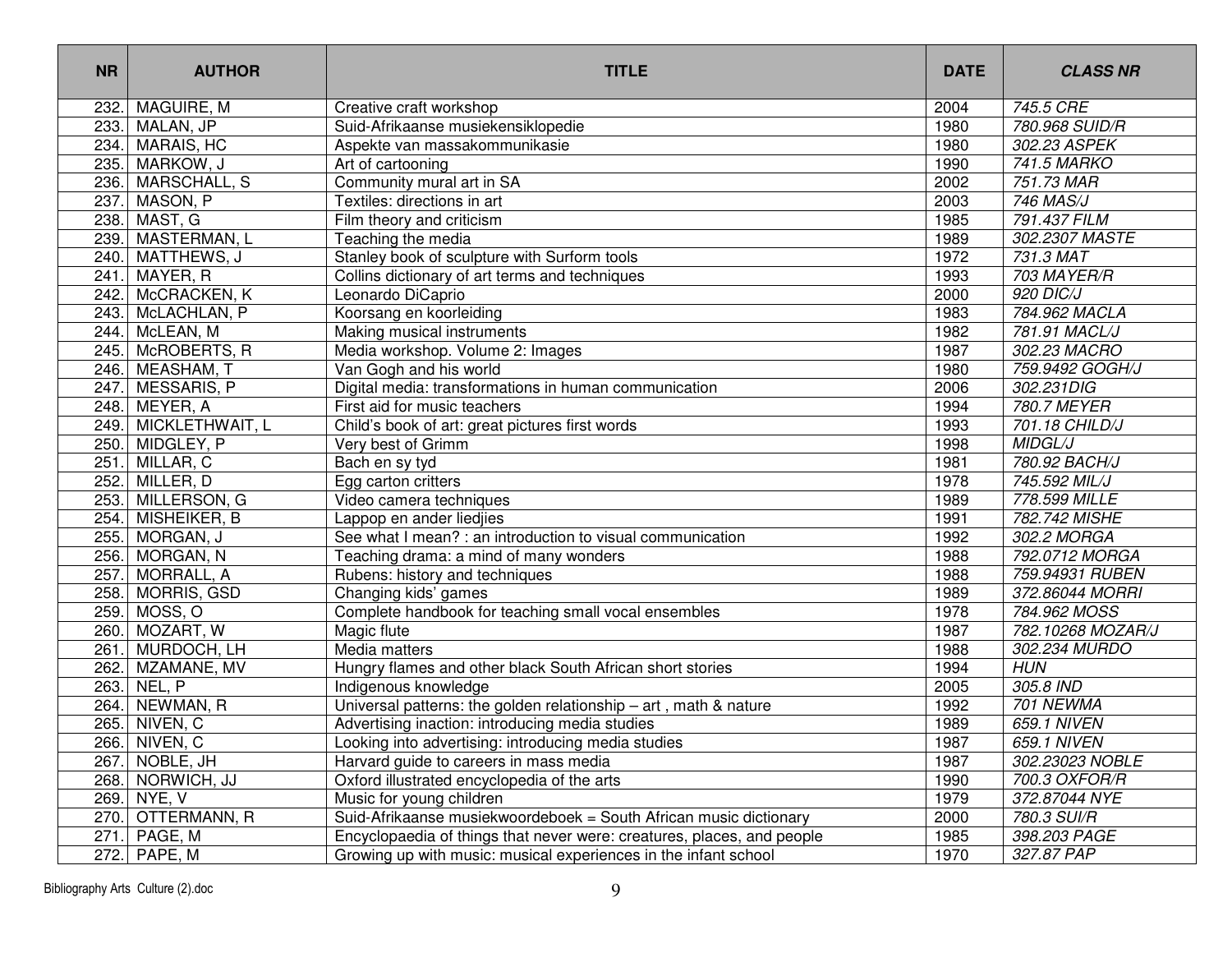| <b>NR</b> | <b>AUTHOR</b>           | <b>TITLE</b>                                                                           | <b>DATE</b> | <b>CLASS NR</b>     |
|-----------|-------------------------|----------------------------------------------------------------------------------------|-------------|---------------------|
|           | 273. PAVEY, D           | Art-based games                                                                        | 1979        | 707 PAV             |
|           | 274. PEPPIN, A          | Nature in art                                                                          | 1991        | 702.8 PEPPI/J       |
|           | 275. PEPPIN, A          | People in art                                                                          | 1991        | 702.8 PEPPI/J       |
|           | 276. PEPPIN, A          | Places in art                                                                          | 1991        | 702.8 PEPPI/J       |
|           | 277. PHILO, G           | Seeing & believing: the influence of television                                        | 1990        | 302.2345 PHILO      |
|           | 278. PITTS, J           | Recorder from the beginning                                                            | 1993        | 788.3607 PITTS      |
|           | 279. PLEETH, W          | Cello                                                                                  | 1982        | 783.3 PLEET         |
|           | 280. POSNER, P          | Fantastiese verhale uit die Griekse mitologie                                          | 2003        | POS/J               |
|           | 281. POTENZA, E         | Get the message? : an integrated approach to English and the media. Student's<br>book  | 1993        | 302.23 POTEN        |
|           | 282. POTENZA, E         | Get the message? : an integrated approach to English and the media. Teacher's<br>guide | 1993        | 302.2307 POTEN      |
| 283.      | POTTER, T               | Lettering & typography                                                                 | 1987        | 745.61 POTTE/J      |
| 284.      | POWELL, J               | Sculpture: directions in art                                                           | 2003        | 730.9 POW/J         |
|           | 285. PRELLER, M         | Afrika vertel, gr 4-6                                                                  | 2003        | [VF: Stories]       |
| 286.      | <b>PRESTON, K</b>       | Scott Joplin: composer                                                                 | 1988        | 780.92 JOPLI/J      |
| 287.      | PRINSLOO, J             | Media matters                                                                          | 1991        | 302.2307 MEDIA      |
| 288.      | PRYOR, N                | Putting on a play                                                                      | 1994        | 792.02 PRYOR/J      |
| 289.      | PUCCINI, G              | Madam Butterfly                                                                        | 1987        | 782.10268 PUCCI/J   |
| 290.      | RATHBONE, EE            | Impressionist still life                                                               | 2001        | 758.40944 rat       |
| 291.      | RICE, M                 | I like painting                                                                        | 1989        | 759 RICE/J          |
|           | 292. RIORDAN, J         | Illustrated treasury of myths and legends                                              | 1991        | <b>RIORD/J</b>      |
| 293.      | <b>RISSIK, D</b>        | Culture shock! : a guide to customs and etiquette                                      | 1994        | 968 RIS             |
|           | 294. ROBERTSON, B       | Fantasy art                                                                            | 1988        | 702.8 ROBER         |
|           | 295. ROBERTSON, B       | Let's draw dinosaurs                                                                   | 1990        | 743.8956791 ROBER/J |
|           | 296. ROGERS, BM         | Lucky dip: a selection of songs for primary school                                     | 1988        | 784.62406 ROG       |
| 297.      | ROOM, A                 | Brewer's dictionary of modern phrase & fable                                           | 2003        | 032 BRE/R           |
| 298.      | ROSS, J                 | Suid-Afrikaanse kersliedere                                                            | 1983        | 782.528 SUIDE       |
|           | 299. RUDOLPH, A         | Anna Rudolph musiekspele                                                               | 1992        | 782.140268 RUDOL    |
| 300.      | SAAYMAN, M              | Kom ons speel tradisioneel                                                             | 1994        | 394.30968 SAAYM     |
| 301       | <b>SABC</b>             | Intercultural communication<br>[video]                                                 |             | 303.482 INT         |
|           | 302. SABC               | Intercultural relations [video]                                                        |             | 303.372 INT         |
|           | 303. SABC EDUCATION     | African masks. Intermediate Phase                                                      | 2007        | VF: A&C             |
|           | 304. SADIE, S           | Stanley Sadie's music guide                                                            | 1986        | 780.15 SAD          |
|           | 305. SCARBOROUGH, K     | Pablo Piccasso                                                                         | 2002        | 920 PIC/J           |
|           | 306. SCHATTSCHNEIDER, D | Visions of symmetry: notebooks, periodic drawings and related work of MC Escher        | 1990        | 769.9492 ESCHE      |
|           | 307. SHAW, R            | Christmas theme pack for upper primary (RIC)                                           | 1994        | 372.13078 SHAW      |
|           | 308. SHERMAN, L         | Printmaking: directions in art                                                         | 2003        | 769.9 SHE/J         |
|           | 309. SHREEVES, R        | Children dancing: a practical approach to dance in the primary school                  | 1979        | 372.8 SHREE         |
|           | 310. SIMMS, BR          | Art of music                                                                           | 1993        | 781.17 SIMMS        |
|           | $311.$ SIRETT, D        | My first paint activity book                                                           | 2007        | 745.7 SIR/J         |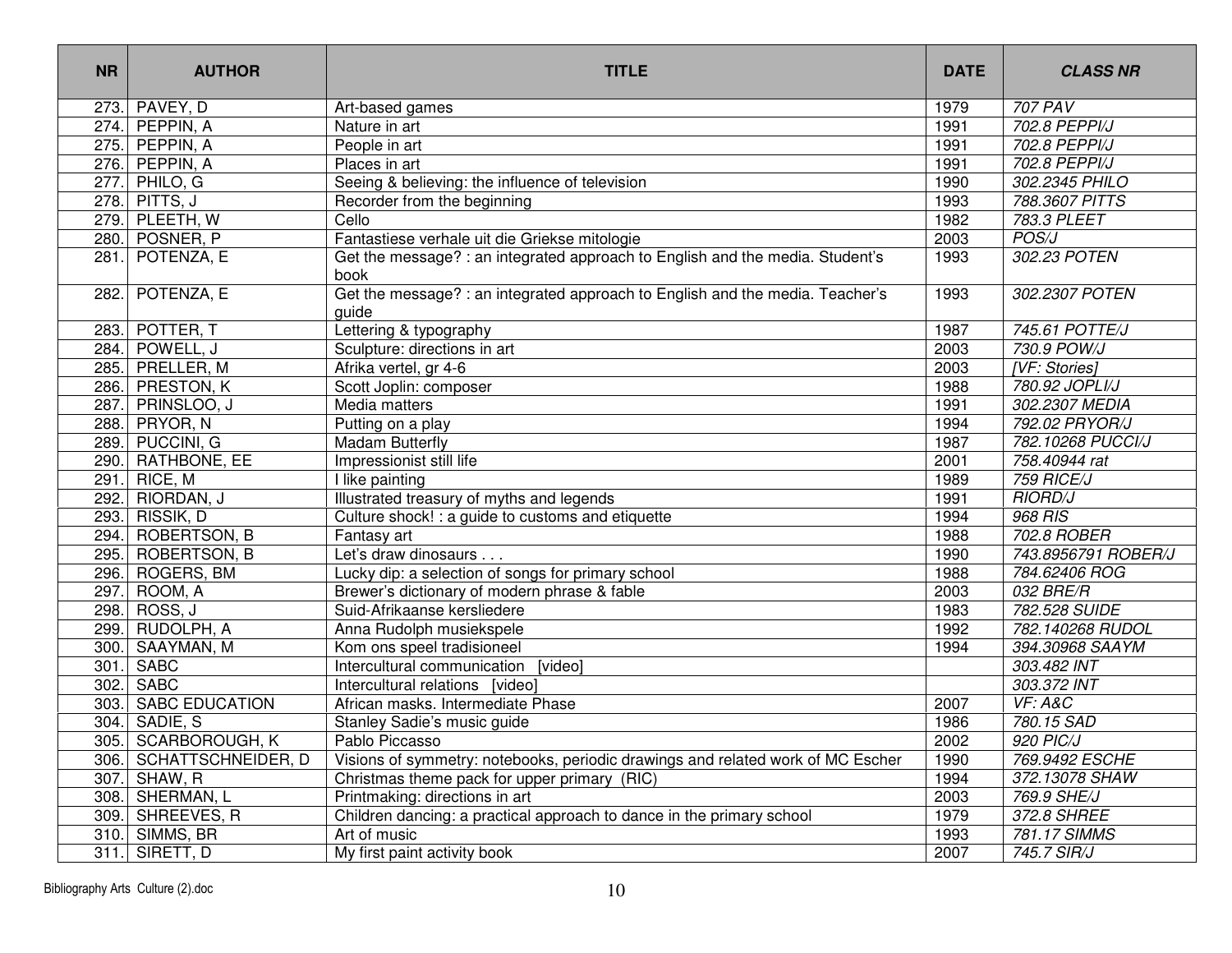| <b>NR</b> | <b>AUTHOR</b>      | <b>TITLE</b>                                                                                                       | <b>DATE</b> | <b>CLASS NR</b>           |
|-----------|--------------------|--------------------------------------------------------------------------------------------------------------------|-------------|---------------------------|
|           | 312. SMITH, A      | Bushmen of Southern Africa: an foraging society in transition                                                      | 2004        | 305.8961 BUS              |
|           | 313. SMITH, R      | How to draw and paint what you see                                                                                 | 1986        | 751.4 SMI                 |
|           | 314. SMITH, RC     | Fresh watercolour                                                                                                  | 1991        | 751.422 SMITH             |
|           | 315. SOLGA, K      | Make cards: art & activities for kids                                                                              | 1992        | 745.5941 SOLGA/J          |
|           | 316. SPARKES, R    | Teaching art basics                                                                                                | 1973        | 707 SPA                   |
|           | 317. SPIES, B      | Tekstuurstudieboek vir die beginner: harmonie en kontrapunt                                                        | 1983        | 781.3076 SPI              |
|           | 318. STEINBERG, S  | Persuasive communication skills: public speaking                                                                   | 2006        | 808.51 STE                |
|           | 319. STEMP, R      | Painting: directions in art                                                                                        | 2003        | <b>759 STE/J</b>          |
|           | 320. STEPHENSON, R | Cinema as art                                                                                                      | 1989        | 791.4301 STEPH            |
| 321.      | STEYN, L           | Afrikaanse operagids                                                                                               | 1989        | 782.13 SREYN              |
| 322.      | <b>STONIER J</b>   | Festivals and celebrations                                                                                         | 1996        | <b>IVF: Festive Days]</b> |
|           | 323. STRANG, G     | Discovering electronic music [video]                                                                               |             | 786.74 DIS                |
| 324.      | SUTTON, T          | Creative magazine and newsletter design                                                                            | 1988        | 686 SUT                   |
|           | 325. SUTTON, T     | Creative newspaper design                                                                                          | 1987        | 686 SUT                   |
|           | 326. TALMADGE, M   | <b>Britney Spears</b>                                                                                              | 2001        | 920 SPE/J                 |
| 327.      | TAMBLING, P        | Performing arts in the primary school                                                                              | 1990        | 372.66 TAMBL              |
|           | 328. TAMES, R      | Fryderyk Chopin                                                                                                    | 1991        | 780.92 CHOPI/J            |
|           | 329. TAMES, R      | Guiseppe Verdi                                                                                                     | 1991        | 780.92 VERDI/J            |
|           | 330. TANNER, P     | Discovering jazz [video]                                                                                           |             | 781.65 DIS                |
|           | 331. TAUB, C       | Starting points: a guide for pupils and teachers in the art of speech, drama and<br>theatre                        | 1988        | 792.07 TAU                |
|           | 332. TAUB, E       | Gaffers, grips and best boys: behind the scenes                                                                    | 1987        | 791.4302 TAUB             |
|           | 333. TAYLOR, B     | Promises: a playmaking project                                                                                     | 1990        | 792.028 TAYLO/J           |
|           | 334. TAYLOR, D     | Drama: successful strategies for teachers                                                                          | 1990        | 372.66044 TAYLO           |
|           | 335. TAYLOR, N     | Let's learn to act: plays and playwriting for the primary school                                                   | 1977        | 372.66 TAYLO              |
|           | 336. TAYLOR, N     | Let's pretend to be  : plays and playwriting for the primary school                                                | 1977        | 372.66 TAYLO              |
|           | 337. TAYLOR, N     | We write and act plays: plays and playwriting for the primary school                                               | 1978        | 372.66 TAYLO              |
|           | 338. THOMAS, T     | Create your own stage sets                                                                                         | 1985        | 792.025 THOMA             |
|           | 339. THOMSON, K    | Thinking about images: introducing media studies                                                                   | 1987        | 302.23 THOMS              |
|           | 340. TOBIN, J      | "Good guys don't wear hats": children's talk about the media                                                       | 2000        | 302.23083 TOB             |
| 341.      | TOOP, D            | Rap attack: African rap to global Hip Hop                                                                          | 1991        | 782.4216409 TOOP          |
| 342.      | TRESIDDER, J       | Complete dictionary of symbols in myth, art & literature                                                           | 2004        | 302.222303 COM/R          |
| 343.      | TROWLER, P         | Investigating the media: sociology in action                                                                       | 1988        | 302.230941 TROWL          |
| 344.      | TUCKWELL, B        | Horn                                                                                                               | 1983        | 788.94 TUCKW              |
| 345.      | UNDERHILL, G       | Music is fun: language and mathematics activities based on music history and<br>theory. Middle/Upper primary (RIC) | 1994        | 372.13078 UNDER           |
|           | 346. VAN BLERK, ME | Afrikaanse verklarende musiekwoordeboek                                                                            | 1994        | 780.3 VAN B/R             |
|           | 347. VAN HOEPEN, L | Boyzie Cekwana: choreographer                                                                                      | 2004        | 920 CEK/J                 |
|           | 348. VAN HOEPEN, L | David Kramer: musician                                                                                             | 2004        | 920 KRA/J                 |
| 349.      | VAN HOEPEN, L      | Helen Sebidi: artist                                                                                               | 2004        | 920 SEB/J                 |
|           | 350. VAN HOEPEN, L | Pieter-Dirk Uys: entertainer                                                                                       | 2004        | 920 UYS/J                 |
|           |                    |                                                                                                                    |             |                           |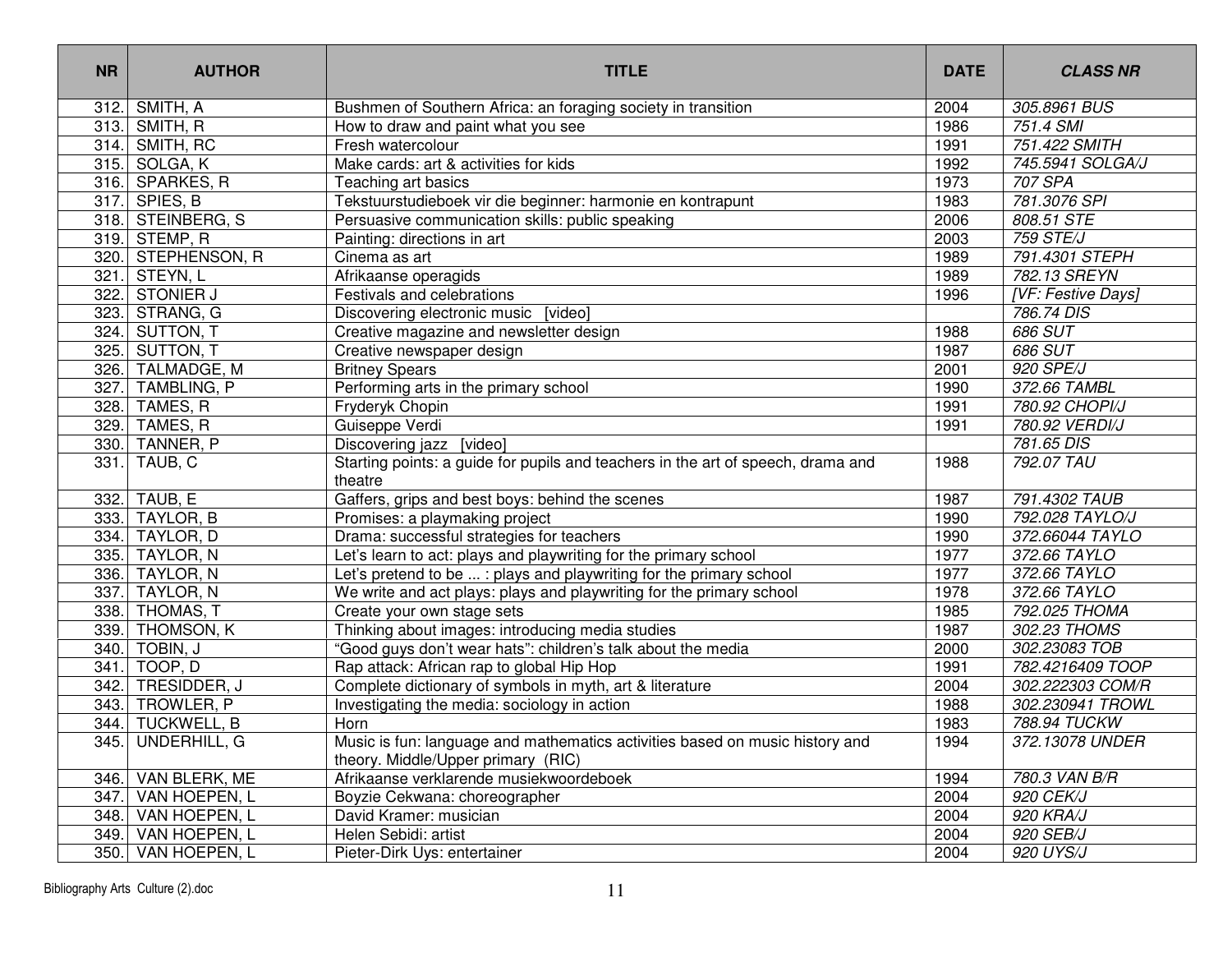| <b>NR</b>          | <b>AUTHOR</b>            | <b>TITLE</b>                                                                                                        | <b>DATE</b> | <b>CLASS NR</b>        |
|--------------------|--------------------------|---------------------------------------------------------------------------------------------------------------------|-------------|------------------------|
| 351.               | VAN JAARSVELD, AJ        | Kreatiwiteit in die kunsaktiwiteit                                                                                  | 1972        | <b>707 VANJ</b>        |
| 352.               | VAN OLST, C              | The Mission: study manual                                                                                           | 199?        | 791.4372 VAN O         |
| $\overline{353}$ . | VAN ROOYEN, IJ           | Implementing a multicultural music education curriculum in South Africa: the need<br>for teaching resources [M Mus] | 2000        | <b>Research Report</b> |
| 354.               | VAN WYK, A               | Gelukland = Joy land                                                                                                | 1992        | 782.120264 VAN W       |
| 355.               | VENEZIA, M               | <b>Botticelli</b>                                                                                                   | 1991        | 759.5 BOTTI/J          |
| 356.               | VENEZIA, M               | Francisco Goya                                                                                                      | 1991        | 759.6 GOYA/J           |
| 357.               | VENEZIA, M               | Paul Cezanne                                                                                                        | 1998        | 920 CEZ.J              |
| 358.               | VENTURA, P               | Great painters                                                                                                      | 1984        | 759 VENTU/J            |
| 359.               | VERMAAK, JB              | Voort met die spel: 'n eenbedryfkeur                                                                                | 1990        | 839.362008 VOORT       |
| 360.               | VISSER, A                | Verhale in klank: 'n kort handleiding by programmusiek                                                              | 1985        | 785.015 VISSE          |
| 361.               | VISWANATHAN, T           | Discovering the music on India [video]                                                                              |             | 780.954 DIS            |
| 362.               | VOSLOO, E                | Arti-Facts [video]                                                                                                  |             | 360.0968 ART           |
| 363.               | WALDO, E                 | Discovering the music of Latin America [video]                                                                      |             | 780.98 DIS             |
| 364.               | <b>WALLACE, A</b>        | Pottery: step by step                                                                                               | 200?        | 738 WALLA              |
| 365.               | <b>WEBSTER, R</b>        | At the fireside: true Southern African stories. Vol 1-3                                                             | 2003        | <b>WEB</b>             |
| 366.               | WELTON, J                | Looking at paintings                                                                                                | 1994        | 750.118 WELTO/J        |
| 367.               | WESTCOTT, J              | Picture's worth 1,000 words                                                                                         | 1997        | 302.222 WES            |
| 368.               | WHEELER, N               | Scrap craft project book                                                                                            | 2005        | 745.5 WHE              |
| 369.               | WHITE, T                 | Animator's workshop                                                                                                 | 1986        | 741.58 WHITE           |
| 370.               | WHONE, H                 | Simplicity of playing the violin                                                                                    | 1980        | 787.10714 WHO          |
| 371.               | WIENER, J                | Creative movement for children: a dance program for the classroom                                                   | 1969        | 372.8 WIENE            |
| 372.               | WIGGINS, C               | Post-impressionism                                                                                                  | 1993        | 759.056 WIGGI/J        |
| 373.               | WIGNELL, E               | Tying the knot: folk tales of love and marriage from around the world                                               | 2006        | <b>[VF: Stories]</b>   |
| 374.               | WILKES, A                | My first craft activity book                                                                                        | 2007        | 745.5 WIL/J            |
| 375.               | WILLIAMS, H              | Stories in art                                                                                                      | 1991        | 702.8 WILLI/J          |
| 376.               | WILLSON, RB              | Musical merry-go-round: musical activities for the very young                                                       | 1977        | 372.873 WIL            |
| 377.               | <b>WINKLER-HALLER, I</b> | Recorder teaching method                                                                                            | 1989        | 788.3607 WINKL         |
| 378.               | <b>WOLOWNIK, S</b>       | Discovering Russian folk music [video]                                                                              |             | 781.629171 DIS         |
| 379.               | WOOD, J                  | On your radio: introducing media studies                                                                            | 1987        | 791.44 WOOD            |
| 380.               | WOODHOUSE, HC            | Rock art in Southern Africa = Rotskuns in Suider-Afrika [transparency]                                              |             | 759.01130968 ROT       |
| 381.               | WRIGHT, A                | Art and crafts with children                                                                                        | 2000        | 420.7 WRI              |
| 382.               | WRIGHT, F                | Star Wars: a media education pack for primary schools                                                               | 1990        | 791.4372 WRIGH         |
| 383.               | YERIAN, C                | Actor's workshop                                                                                                    | 1974        | 792.028 ACTOR/J        |
| 384.               | YOUNG, D                 | Media and meaning                                                                                                   | 1992        | 302.2 YOUNG            |
| 385.               | ZINAR, R                 | Music in your classroom: an activities program for music skills, appreciation, and<br>creativity                    | 1983        | 372.87044 ZIN          |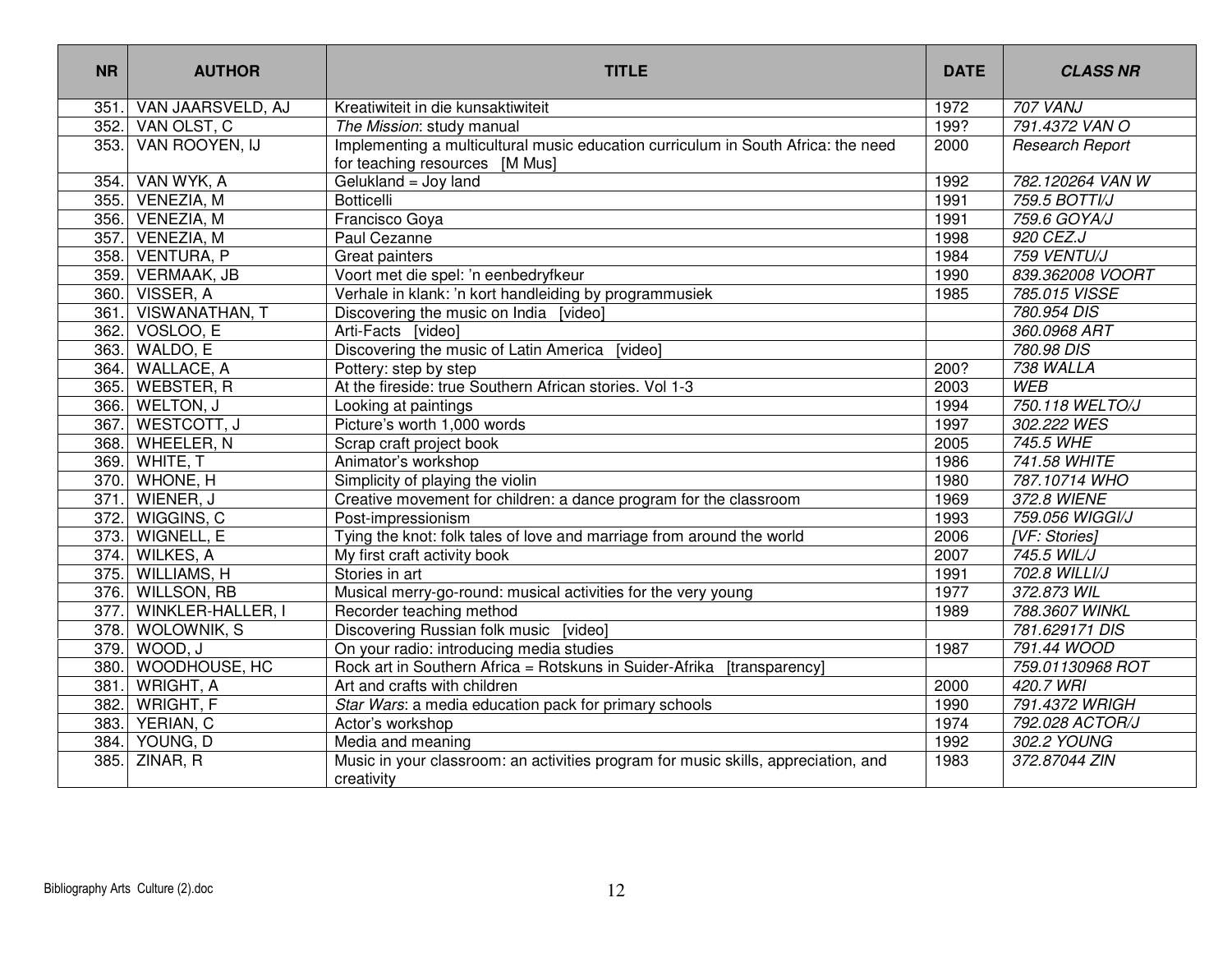## ARTICLES IN MAGAZINES

| <b>NR</b> | <b>AUTHOR</b>    | <b>TITLE</b>                                                                                                                              | <b>MAGAZINE</b>                                          |
|-----------|------------------|-------------------------------------------------------------------------------------------------------------------------------------------|----------------------------------------------------------|
|           | 386. ADEJUMO, CO | Improving the teaching of art [2/116]                                                                                                     | School Arts, 102(4), Dec 02, pp 39-41                    |
|           | 387. ADEJUMO, CO | Teaching about African art                                                                                                                | School Arts, 102(6) Feb 03, pp 21-23                     |
|           | 388. AESOP       | Fox and the stork: activities [VF: Stories]                                                                                               | Junior Education, Apr 02 Poster                          |
| 389.      | ALLBUTT, L       | Aboriginal journeys: explore and interpret the theme of journeys through<br>Aboriginal paintings and other similar works of art [VF: A&C] | Junior Education, 29(11), Nov 05, pp<br>$38-39 + poster$ |
| 390.      | AMORINO, JS      | Classroom educators learn more about teaching and learning from the arts                                                                  | Phi Delta Kappan, 90(3), Nov 09, pp<br>190-195           |
| 391       | <b>ANON</b>      | Beelde uit enigiets [VF: A&C]                                                                                                             | Huisgenoot, 29 Apr 04, pp 106-109                        |
|           | 392. ANON        | Bewaring van ons erfenis [VF: Culture]                                                                                                    | Huisgenoot, 3 Aug 06, pp 94-97                           |
| 393.      | ANON             | Calendar: festivals and holidays [VF: A&C]                                                                                                | Teacher, Jan 00, pull-out                                |
|           | 394. ANON        | Celebrating the diversity of South Africa's people and cultures<br>[2/122]                                                                | EnviroTeach, vol 11, Apr04, pp 19-21                     |
| 395.      | <b>ANON</b>      | Christmas around the world [VF: Festive Days]                                                                                             | Minimag, 14(4), Dec 08, pp 6-7                           |
|           | 396. ANON        | Christmas craft ideas [VF: A&C]                                                                                                           | Minimag, 14(4), Dec 08, pp22-23                          |
| 397.      | ANON             | Dans vertel 'n storie [VF: A&C]                                                                                                           | Huisgenoot, 9 Jun 05, pp 86-89                           |
| 398.      | <b>ANON</b>      | Dragons - mythical beasts: activities [VF: Stories]                                                                                       | Junior Education, Mar 05 Poster                          |
| 399.      | <b>ANON</b>      | Greek and Roam myths: who's who - activities [VF: Stories]                                                                                | Junior Education, Mar 04 Poster                          |
| 400.      | <b>ANON</b>      | Grootste legendes van ons tyd [VF: Stories]                                                                                               | Huisgenoot, 8 Jul 93, pp 80-83                           |
| 401       | <b>ANON</b>      | Heritage day: what does Heritage Day mean to us? [VF: A&C]                                                                                | EduTech Puisano, Sep 01, pp 4-5                          |
| 402.      | <b>ANON</b>      | Jeugdag is jou dag [VF: Festive Days]                                                                                                     | Huisgenoot, 3 Jun 04, pp 96-99                           |
| 403.      | <b>ANON</b>      | Keramiek: kuns uit moeder aarde [VF: A&C]                                                                                                 | Huisgenoot, 8 Sep 05, pp 90-93                           |
|           | 404. ANON        | Klanke om ons: musiek, kultuur [VF: Culture]                                                                                              | Huisgenoot, 16 Sep 04, pp 102-105                        |
|           | 405. ANON        | Klanke van Afrika [VF: Music]                                                                                                             | Huisgenoot, 4 Dec 03, pp 102-105                         |
|           | 406. ANON        | Krale vir Afrika: is kralewerk 'n ambag, kunsvorm of kommunkasiemiddel<br>[VF: Art]                                                       | Huisgenoot, 23 Oct 03, pp 110-113                        |
| 407.      | <b>ANON</b>      | Laat die poppe dans! (poppeteater) [VF: Puppets]                                                                                          | Huisgenoot, 20 Feb 03, pp 100-103                        |
|           | 408. ANON        | Magiese maskers uit Afrika [VF: Culture]                                                                                                  | Huisgenoot, 2 Feb 06, pp 88-91                           |
|           | 409. ANON        | Multi-cultural beats: embrace the diversity of music and dance in your classroom                                                          | Junior Education, 33(11), Nov 09, pp<br>$12 - 13$        |
|           | 410. ANON        | Orchestra: activities [VF: Music]                                                                                                         | Junior Education, Dec 07 Poster                          |
| 411.      | <b>ANON</b>      | Peculiar customs of Easter time [VF: Festive Days]                                                                                        | Bloem News, 9 Apr 04                                     |
|           | 412. ANON        | Prometheus' gift to humankind: activities [VF: Stories]                                                                                   | Junior Education, Jun 08 Poster                          |
|           | 413. ANON        | Skeppende aktiwiteite vir Kersfees                                                                                                        | Kleuterklanke, 25(3), Sum 00, pp 26-29                   |
|           | 414. ANON        | So hou mense bruilof [VF: Culture]                                                                                                        | Huisgenoot, 20 Jul 06, pp 98-101                         |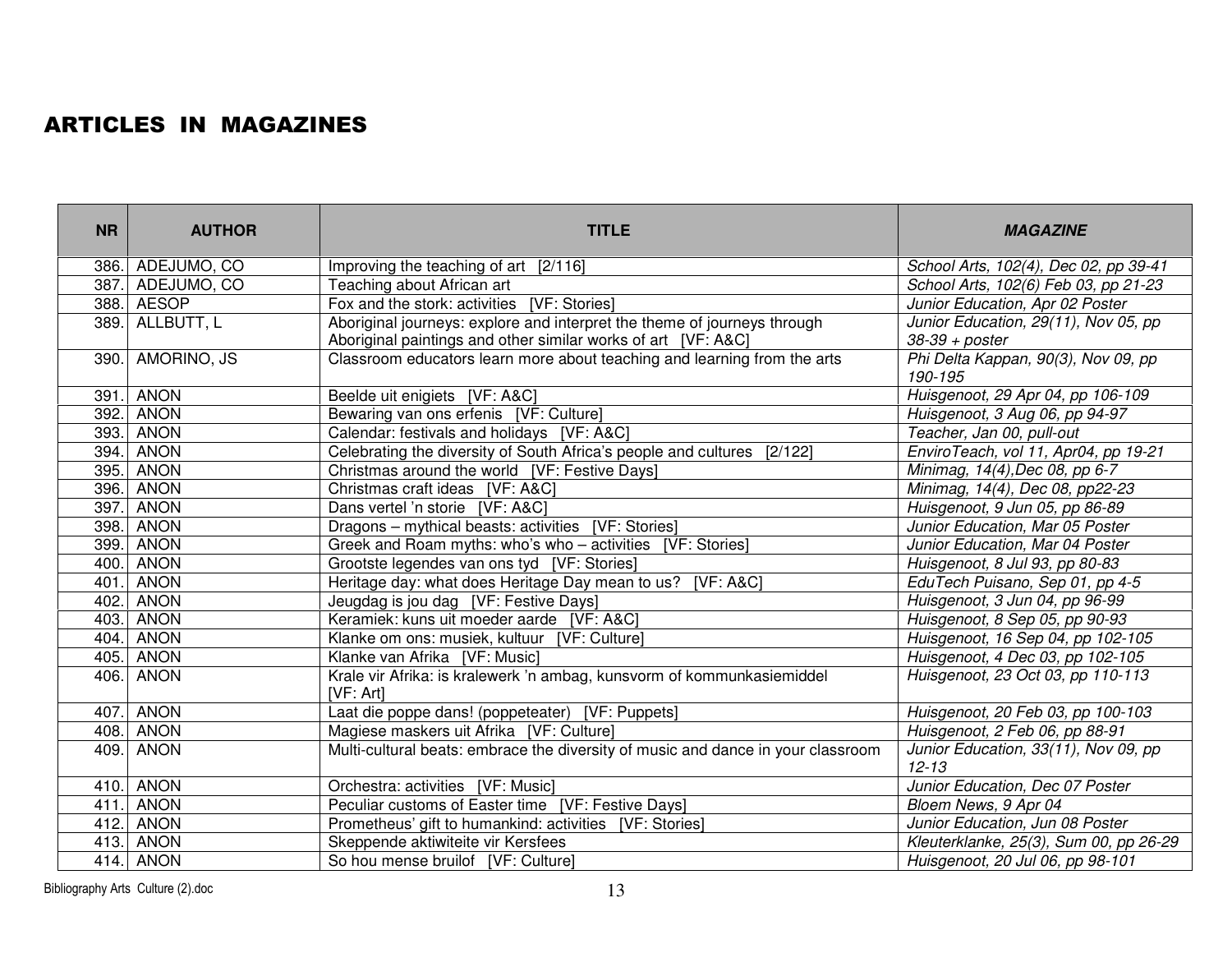| <b>NR</b> | <b>AUTHOR</b>      | <b>TITLE</b>                                                                                                                                                                       | <b>MAGAZINE</b>                                             |
|-----------|--------------------|------------------------------------------------------------------------------------------------------------------------------------------------------------------------------------|-------------------------------------------------------------|
|           | 415. ANON          | So vier die wêreld fees! [VF: Festive Days]                                                                                                                                        | Huisgenoot, 30 Sep 04, pp 126-129                           |
|           | 416. ANON          | Tradisionele tooisels [VF: Culture]                                                                                                                                                | Huisgenoot, 10 Feb 05, pp 106-109                           |
|           | 417. ANON          | Valentine's Day: wacky facts [VF: Festive Days]                                                                                                                                    | Minimag, 14(6), Feb 09, p 8                                 |
|           | 418. ANON          | Van Gogh: die waansin en die welbehae [VF: Art]                                                                                                                                    | Huisgenoot, 13 Jun 02, pp 114-117                           |
|           | 419. ANON          | Wonderlike wêreld van animasie [VF: Film]                                                                                                                                          | Huisgenoot, 7 Feb 08, pp 98-101                             |
|           | 420. ANON          | World music: activities [VF: Music]                                                                                                                                                | Junior Education, Jul 02 Poster                             |
|           | 421. BEHAR, LS     | Arts Education: integrating it into the curriculum [VF: Art]                                                                                                                       | Curriculum Report, 23(1), Sep 93, pp 1-<br>$\overline{4}$   |
|           | 422. BERNSTEIN, A  | Lights! Camera! Action! : festival of student-created films is the culmination of a<br>multidisciplinary project in which students write, film, act in, score, and edit<br>movies. | Principal Leadership, 10(3), Nov 09, pp<br>24-28            |
|           | 423. BOWER, J      | Grand designs down under: use the Sydney Opera House to inspire dance and<br>drama [VF: A&C]                                                                                       | Junior Education, 32(4), Apr 08, pp 48-<br>$49 + poster$    |
| 424.      | BOWER, J           | Nature's art: follow in the footsteps of great artists and take inspiration from<br>nature by using a tree as the focus for an array of creative art activities                    | Junior Education, 28(6), Jun 05, pp 42-<br>43               |
| 425.      | BOWER, J           | Objects of the ocean: dance & drama activities [VF: A&C]                                                                                                                           | Junior Education, 32(3), Mar 08, pp 48-<br>$49 + poster$    |
| 426.      | BOWER, J           | Roll up, roll up: use Toulose-Lautrec's painting At the Circus Fernando: the<br>ringmaster to inspire dance and drama [VF: A&C]                                                    | Junior Education, 32(2), Feb 08, pp 48-<br>$49 + poster$    |
|           | 427. BOWER, J      | Shall we dance? : find inspiration for dance in almost any area of the curriculum                                                                                                  | Junior Education, 28(5), May 05, pp 33-<br>36               |
|           | 428. BOWER, J      | Tomb treasures: build a stunning display of Egyptian wonders with this creative<br>art project [VF: A&C]                                                                           | Junior Education, 29(9), Sep 05, pp 33-<br>$36 + posterior$ |
| 429.      | BRESLER, L         | Music and the intellect: perspectives, interpretations and implications for<br>education [34/127]                                                                                  | Phi Delta Kappan, 87(1), Sep 05, pp 24-<br>31               |
|           | 430. BRYANT, A     | One day: use a poem and imaginative illustration to stimulate creative music<br>making                                                                                             | Junior Education, 33(11), Nov 09, pp<br>$14-15 + poster$    |
|           | 431. BURKS, S      | Personal work stations: students compare multiple purposes for creating works of<br>art [3/110]                                                                                    | School Arts, 101(2), Oct 01, pp 32-33                       |
|           | 432. CAIOLA, P     | 9 things I wish I had known when i started teaching elementary art [4/133]                                                                                                         | School Arts, 106(4), Dec 06, p 6                            |
|           | 433. CALITZ, E     | Van krabbel tot stillewe - ontwikkeling van kinderkuns                                                                                                                             | Kleuterklanke, 32(1&2), Aut/Win 07, pp<br>$4 - 16$          |
|           | 434. CARPENTER, BS | Art lessons: learning to interpret [1/103]                                                                                                                                         | Educational Leadership, 57(3), Nov 99,<br>pp 46-48          |
|           | 435. COERTZEN, H   | Program kweek liefde vir musiek by kinders: Kindermusik [VF: Music]                                                                                                                | Bloemnuus, 18 Jan 02, p 16                                  |
|           | 436. COMPTON, C    | Thank you, Miss Katherine: teaching student dance in an academic setting can<br>improve student learning and boost student self-confidence [5/140]                                 | Phi Delta Kappan, 90(3), Nov08, pp<br>182-185               |
|           | 437. CORUM, E      | ArtsEdge: arts resources at your fingertips (website)                                                                                                                              | Principal Leadership, 2(3), Nov 01, pp<br>$25 - 28$         |
| 438.      | COWLEY, S          | What does Christmas mean to you (for different cultures)? [VF: Festive Days]                                                                                                       | Junior Education, Dec 08, pp 46-47                          |
| 439.      | COOMBS, E          | Visual and performing arts: a school with a magnet program for the arts provides<br>a dynamic model of how to integrate passion into academic excellence                           | Principal Leadership, 10(3), Nov 09, pp<br>40-44            |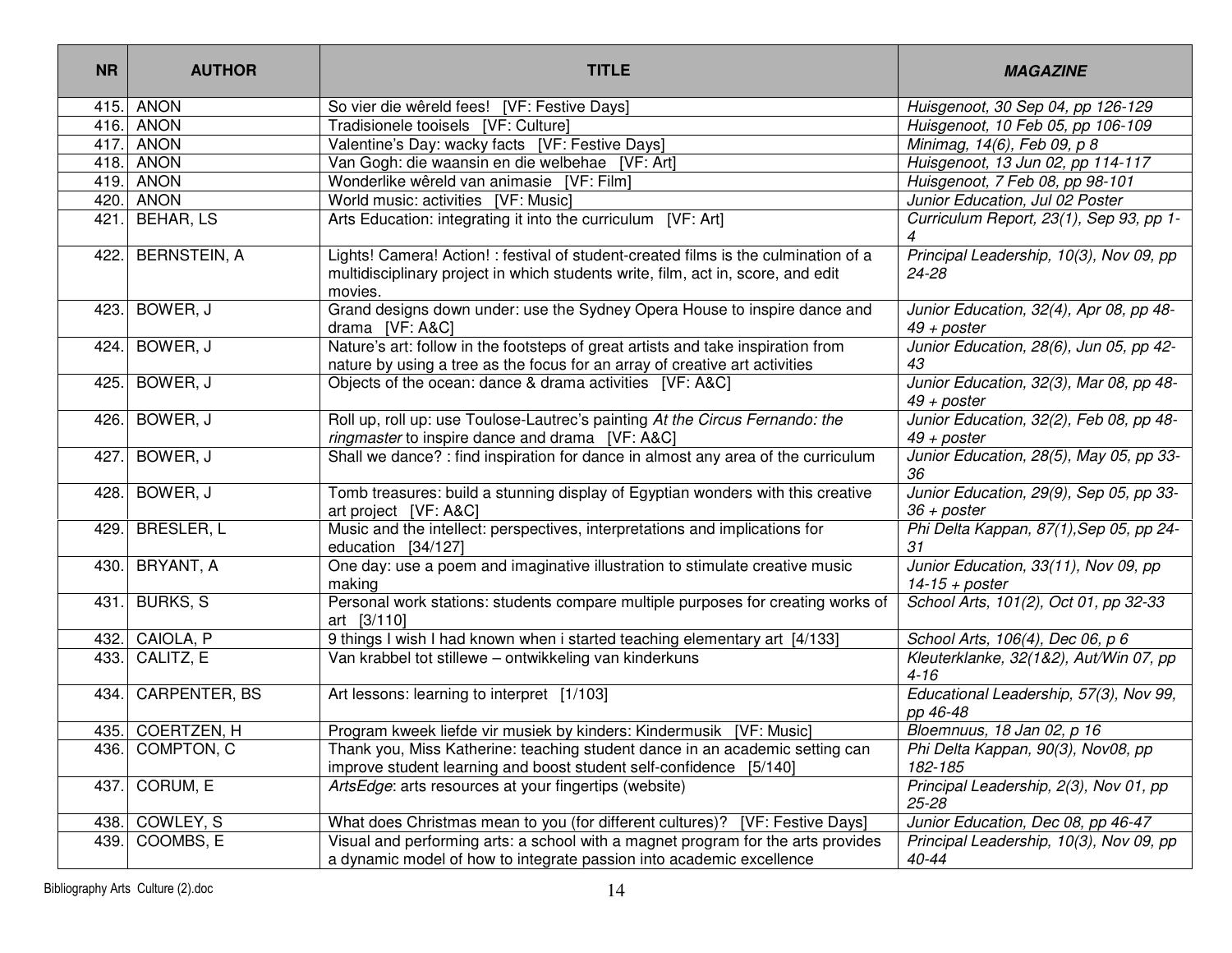| <b>NR</b> | <b>AUTHOR</b>                             | <b>TITLE</b>                                                                                                                                                                                            | <b>MAGAZINE</b>                                      |  |
|-----------|-------------------------------------------|---------------------------------------------------------------------------------------------------------------------------------------------------------------------------------------------------------|------------------------------------------------------|--|
| 440.      | COY, M                                    | Digital diversity: digital camera has altered the way to teach and way students<br>learn                                                                                                                | School Arts, 105(9) May/Jun 06, p 31                 |  |
| 441       | <b>CPD TRUST</b>                          | Arts and Culture in grade 7 - activities [VF: A&C]                                                                                                                                                      | Teacher, Jul 99, Pull-out                            |  |
| 442.      | CREECH, N                                 | Teaching elements of story through drama to 1 <sup>st</sup> graders: child development<br>frameworks [1/112]                                                                                            | Childhood Education, 78(4), Summer<br>02, pp 219-224 |  |
| 443.      | <b>CURRICULUM DEVEL</b><br><b>PROJECT</b> | Arts and Culture: Foundation Phase: Our heritage [VF: A&C]                                                                                                                                              | Teacher, Sep 98, pull-out                            |  |
| 444.      | <b>CUSBERT, S</b>                         | Importance of art for young children                                                                                                                                                                    | Kleuterklanke, 31(3&4), Spr/Sum 06, pp<br>$4 - 9$    |  |
| 445.      | DAVIS, JH                                 | Redefining Ratso Rizzo: learning from the arts about process and reflection                                                                                                                             | Phi Delta Kappan, 87(1), Sep 05, pp 11-<br>17        |  |
| 446.      | DAY, NO                                   | Art education: essential for a balanced education [1/106]                                                                                                                                               | NASSP Bulletin, 82(597), Apr 98, pp 1-               |  |
| 447.      | <b>DEPT OF EDUCATION</b>                  | Celebrating our heritage [VF: Culture]                                                                                                                                                                  | Sunday Times Supplement, 7 Sep 07                    |  |
| 448.      | DUNN, SL                                  | Many colours of arts education: benefits beyond high test scores                                                                                                                                        | Principal Leadership, 2(3), Nov 01, pp<br>17-20      |  |
| 449.      | EISENKRAFT, A                             | Artist as chemist: students link art and chemistry through problem-based learning<br>activities [4/131]                                                                                                 | Science Teacher, 73(8), Nov 06, pp 33-<br>37         |  |
| 450.      | <b>FITZPATRICK, M</b>                     | Wanneer waarheid sprokie word [VF: Stories]                                                                                                                                                             | Volksblad-By, 2 Dec 06, p 17                         |  |
| 451.      | <b>FREINDS OF THE</b><br><b>UNIVERSE</b>  | Myths and legends of the moon, sun and stars [VF: Stories]                                                                                                                                              | Sunday Times Supplement, 3 Jun 01                    |  |
|           | 452. FRIEDMAN, H                          | 'Get serious about delivery' [VF: A&C]                                                                                                                                                                  | Teacher, Feb 03, p 6                                 |  |
|           | 453. FRIEDMAN, H                          | Poor cousin of the academic family: arts and culture are struggling to come to life<br>in most schools, despite policy and promises [VF: A&C]                                                           | Teacher, Feb 03, p 4                                 |  |
|           | 454. FRIEDMAN, H                          | Townships alive and singing [VF: A&C]                                                                                                                                                                   | Teacher, Feb 03, p 5                                 |  |
|           | 455. FROMHERZ, RW                         | Celebrating the arts: a children's fine arts festival [1/123]                                                                                                                                           | Phi Delta Kappan, 85(6), Feb 04, pp<br>471-473       |  |
| 456.      | FURSE, JZ                                 | Portfolio assessment: students describe and compare a variety of individual<br>responses to their own artworks and to artworks from various eras and cultures<br>[5/110]                                | School Arts, 101(2), Oct 01, pp 52-53                |  |
| 457.      | GOBLE, D                                  | Unique access to learning: a broadcast technology program teaches students<br>real-world skills                                                                                                         | Principal Leadership, 10(3), Nov 09, pp<br>36-38     |  |
| 458.      | GOLDMAN, P                                | Architectural adventure [4/109]                                                                                                                                                                         | School Arts, 100(8), Apr 01, pp 34-35                |  |
| 459.      | GOVENDER, P                               | Art of inspiring kids to pursue creative lives: innovative projects provides change<br>to explore art, music, poetry or dance [VF: A&C]                                                                 | Sunday Times, 24 May 09                              |  |
|           | 460. GRAHAM, R                            | School Arts, 106(9), May/Jun 07, pp 19-<br>Transcending cultural orders:  art has power to develop students' intercultural<br>competence [3/135]<br>21                                                  |                                                      |  |
| 461       | GREENBERG, P                              | What does an art teacher do?<br>School Arts, 102(7), Mar 03, pp 13-15                                                                                                                                   |                                                      |  |
| 462.      | GUDE, O                                   | Colour lines: teaching students about the hidden meaning in colour symbolism<br>Principal Leadership, 2(3), Nov 01, pp<br>can enhance multicultural efforts and students' understanding of art<br>29-35 |                                                      |  |
| 463.      | GURNY, H                                  | Community friendship fence mural: elementary studio lesson [5/139]<br>School Arts, 108(4), Dec08, pp 38-39                                                                                              |                                                      |  |
|           | 464. HALVERSON, B                         | [4/108]<br>Art garden:  students beautify and develop ownership in their school                                                                                                                         | School Arts, 100(1), Sep 00, pp 50-51                |  |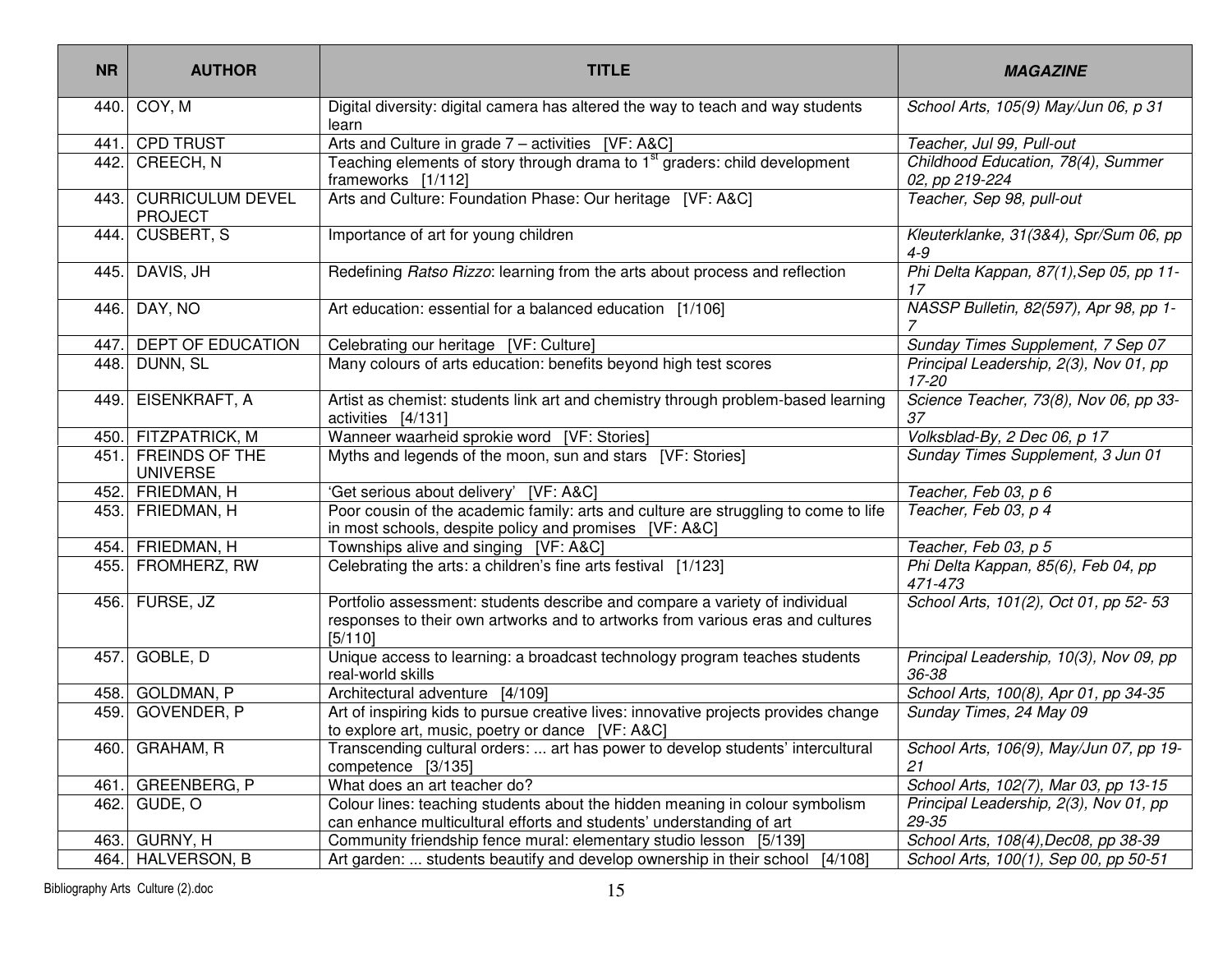| <b>NR</b> | <b>AUTHOR</b>                        | <b>TITLE</b>                                                                                                                                                                                             | <b>MAGAZINE</b>                                     |  |
|-----------|--------------------------------------|----------------------------------------------------------------------------------------------------------------------------------------------------------------------------------------------------------|-----------------------------------------------------|--|
| 465.      | HANNA, JL                            | Bringing magic into your school:  students feel the transcendence of dance and<br>increase their understanding of other subjects [6/110]                                                                 | Principal Leadership, 2(3), Nov 01, pp<br>$21 - 24$ |  |
| 466.      | <b>HARVILLA, L</b>                   | Children's art:  create a visual display heralding the connection of art and<br>literature [1/111]                                                                                                       | School Arts, 101(4), Dec 01, pp 24-25               |  |
| 467.      | HORST, C                             | Surrealism: one page at a time  creating one-of-a-kind accordion-fold books<br>[2/112]                                                                                                                   | School Arts, 101(8), Apr 02, pp 45-47               |  |
| 468.      | HORTON, D                            | Valuing cultural heritages                                                                                                                                                                               | School Arts, 105(9) May/Jun 06, p 30                |  |
| 469.      | HOTVEDT. R                           | In the arts spotlight: integrating the arts into daily instruction for at-risk students<br>[2/111]                                                                                                       | Educational Leadership, 59(2), Oct 01,<br>pp 70-73  |  |
| 470.      | <b>HUTCHESON, B</b>                  | Flat pack toy design: a middle school lesson  using a template on a single<br>sheet of letter-sized card stock paper [6/137]                                                                             | School Arts, 107(2), Oct 07, pp 38-39               |  |
| 471.      | HUTT, A                              | School show: stage a school production                                                                                                                                                                   | Junior Education, 32(8), Aug 08, pp 38-<br>39       |  |
|           | 472. JANSE VAN<br><b>RENSBURG, L</b> | Impressionisme: strepiestonele van die kunswêreld [VF: Art]                                                                                                                                              | Huisgenoot, 6 Aug 09, pp 90-93                      |  |
|           | 473. JANSE VAN<br>RENSBURG, L        | Klei en keramiek [VF: A&C]                                                                                                                                                                               | Huisgenoot, 17 Sep 09, pp 96-99                     |  |
|           | 474. JANSE VAN<br>RENSBURG, L        | Kubisme: blokkies vol betekenis [VF: A&C]                                                                                                                                                                | Huisgenoot, 28 Aug 08, pp 118-121                   |  |
| 475.      | JANSE VAN<br>RENSBURG, L             | Kunstige hande van Afrika [VF: A&C]                                                                                                                                                                      | Huisgenoot, 5 Jun 08, pp 98-101                     |  |
|           | 476. JANSE VAN<br>RENSBURG, L        | Muur-kultuur: vandalisme of kuns? [VF: Art]                                                                                                                                                              | Huisgenoot, 17 Jan 08, pp 86-89                     |  |
| 477.      | JENSEN, E                            | Science of the arts: the benefits of the arts are priceless                                                                                                                                              | Principal Leadership, 2(3), Nov 01, pp<br>$10 - 16$ |  |
|           | 478. JOHNT, M                        | Art criticism cubes: strategy for writing art criticism [VF: A&C]                                                                                                                                        | School Arts, 100(4), Dec 00, pp 27-28               |  |
| 479.      | KATTER, E                            | Why kids need art [6/140]                                                                                                                                                                                | School Arts, 108(8), Apr 09, pp 18 + 76             |  |
| 480.      | KIDD, D                              | Assessment as an act of love: the innovative cultural studies curriculum at one<br>comprehensive school has boosted attainment but it needed a different type of<br>assessment to measure its true worth | School Leadership Today, 1(1), 09, pp<br>33-37      |  |
| 481.      | KIRK, B                              | Art & science of mask making: students study the adaptive traits of natural<br>specimens and how masks are used as a component of culture                                                                | Science Teacher, 73(3), Mar 06, pp 48-<br>51        |  |
| 482.      | KROUSE, M                            | Art of Africa: creative ways of making African art accessible to children<br><b>IVF: A&amp;C1</b>                                                                                                        | Teacher, Nov 99, p 9                                |  |
| 483.      | LINDSAY, DM                          | Arts & letters: art to enhance the curriculum, environment and professional<br>development program                                                                                                       | Principal Leadership, 2(3), Nov 01, pp<br>43-44     |  |
| 484.      | LOTHROP-GREEN, P                     | Retelling myths for children: a teacher muses on truth, lies, and reductions<br>[VF: Stories]                                                                                                            | School Library Journal, May 02, pp 38-<br>39        |  |
| 485.      | LOTT, D                              | Crossing cultures with cubism<br>School Arts, 105(9) May/Jun 06, pp 21-<br>23                                                                                                                            |                                                     |  |
| 486.      | MAIN, MJ                             | Feeling art: teaching art to the visually impaired                                                                                                                                                       | School Arts, 105(8) Apr 06, pp 17-18                |  |
| 487.      | MASON, SY                            | Why education needs the arts.                                                                                                                                                                            | Principal Leadership, 10(3), Nov 09, pp             |  |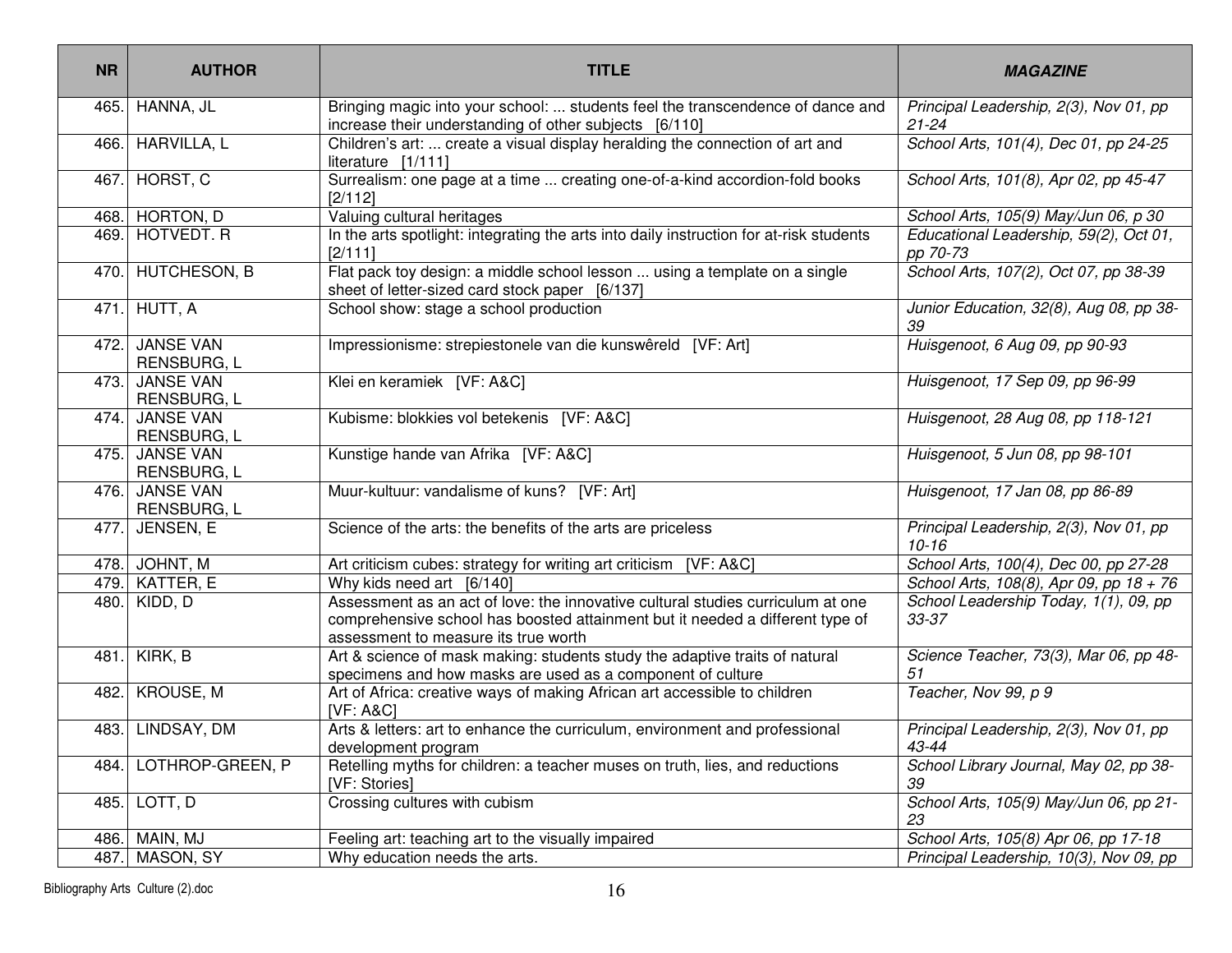| <b>NR</b> | <b>AUTHOR</b>       | <b>TITLE</b>                                                                                                                             | <b>MAGAZINE</b>                                     |  |
|-----------|---------------------|------------------------------------------------------------------------------------------------------------------------------------------|-----------------------------------------------------|--|
|           |                     |                                                                                                                                          | 30-34                                               |  |
| 488.      | MEGEE, M            | Media literacy: the new basic [VF: Media]                                                                                                | Curriculum Report, 26(4), Mar 98, pp 1-<br>6        |  |
| 489.      | MERENDA, RC         | Recipes that foster creative arts and crafts: classroom Idea sparkers [VF:A&C]                                                           | Childhood Education, Spring 02, pp<br>160G-160J     |  |
| 490.      | MILLER, K           | Golden compass: delve into an alternative world of witches, gobblers,  with this<br>multimedia mix of activities [VF: Film]              | Junior Education, Oct 07, pp 14-15 +<br>Poster      |  |
| 491.      | MINKEL, W           | Media literacy: part of the curriculum? [VF: Media]                                                                                      | School Library Journal, 48(4), Apr 02, p<br>31      |  |
| 492.      | MYATT, L            | Connecting the dots: the unexplored promise of visual literacy in American<br>classrooms                                                 | Phi Delta Kappan, 90(3), Nov 09, pp<br>186-189      |  |
| 493.      | NAGEL, JE           | Art of personalized learning: creativity is often reserved for the traditional arts, but<br>personalized learning is an art of its own   | Principal Leadership, 2(3), Nov 01, pp<br>$36 - 41$ |  |
| 494.      | NATHAN, L           | Why the arts make sense in education                                                                                                     | Phi Delta Kappan, 90(3), Nov 09, pp<br>177-181      |  |
| 495.      | NEILL, B            | Bread and butterflies:  decorating with pyrography [3/112]                                                                               | Practical Woodworking, 37(4), Apr 02,<br>pp 39-42   |  |
| 496.      | NELUVHALANI, E      | Learning from our past: Mapungubwe - the ancient African Kingdom<br>[VF: Culture]                                                        | Teacher Pull-out, Sep 04                            |  |
| 497.      | OHLER, J            | Art becomes the fourth $R$ [VF: Art]                                                                                                     | Educational Leadership, 58(2), Oct 00,<br>pp 7-10   |  |
| 498.      | OVERBY, A           | Visualizing music: students create artwork reflecting the meaning of a lyric                                                             | School Arts, 109(3), Nov 09, pp 34-35               |  |
|           | 499. PASSMORE, K    | Why teach visual culture? [4/135]                                                                                                        | School Arts, 106(6), Feb 07, pp 26                  |  |
|           | 500. PERGY, L       | Bringing culture to the classroom [3/128]                                                                                                | Interactive, 59, Jul/Aug 05, pp 36-37               |  |
|           | 501. PIERCE, B      | Design in relief: art project with cardboard [5/141]                                                                                     | School Arts, 109(1), Aug/Sep 09,<br>pp 21-23        |  |
| 502.      | PRUDHOE, CM         | Picture books and the art of collage:  after exposure to the visual arts [3/120]                                                         | Childhood Education, 80(1), Fall 03, pp<br>$6 - 11$ |  |
|           | 503. RABKIN, N      | Arts make a difference [5/129]                                                                                                           | Educational Leadership, 63(5), Feb 06,<br>pp 60-64  |  |
| 504.      | REINECKE, A         | Eendag, lank, lank gelede. : sprokie in sy oorspronklike vorm is een van die<br>grootste geskenke wat mens 'n kind kan gee [VF: Stories] | Volksblad-By, 25 Nov 06, p 20                       |  |
| 505.      | RICCARDI, L         | Ballpoint pen composites:  pursue it as a new medium [5/135]                                                                             | School Arts, 106(9), May/Jun 07, pp 21-<br>23       |  |
|           | 506. ROSS, J        | Hidden soul of artistry: thinking in forgotten areas of the arts - arguments for the<br>arts in education                                | Phi Delta Kappan, 87(1), Sep 05, pp 32-<br>37       |  |
| 507.      | ROURKE, J           | Why is the Mona Lisa smiling? : incorporate the arts into the curriculum                                                                 | Principal Leadership, 2(3), Nov 01, pp<br>45-50     |  |
|           | 508. SABC EDUCATION | Flex your fingers with origami [VF: A&C]                                                                                                 | Minimag, 12(3), Nov 06, p15                         |  |
|           | 509. SAUNDERS, T    | Art of expression: performance drama  excellent way for children to learn about<br>self-expression and innovation [3/125]                | Junior Education, 29(2), Feb 05, pp 24-<br>27       |  |
|           | $510.$ SEIDEL, S    | Study of excellence in arts education                                                                                                    | Principal Leadership, 10(3), Nov 09, pp             |  |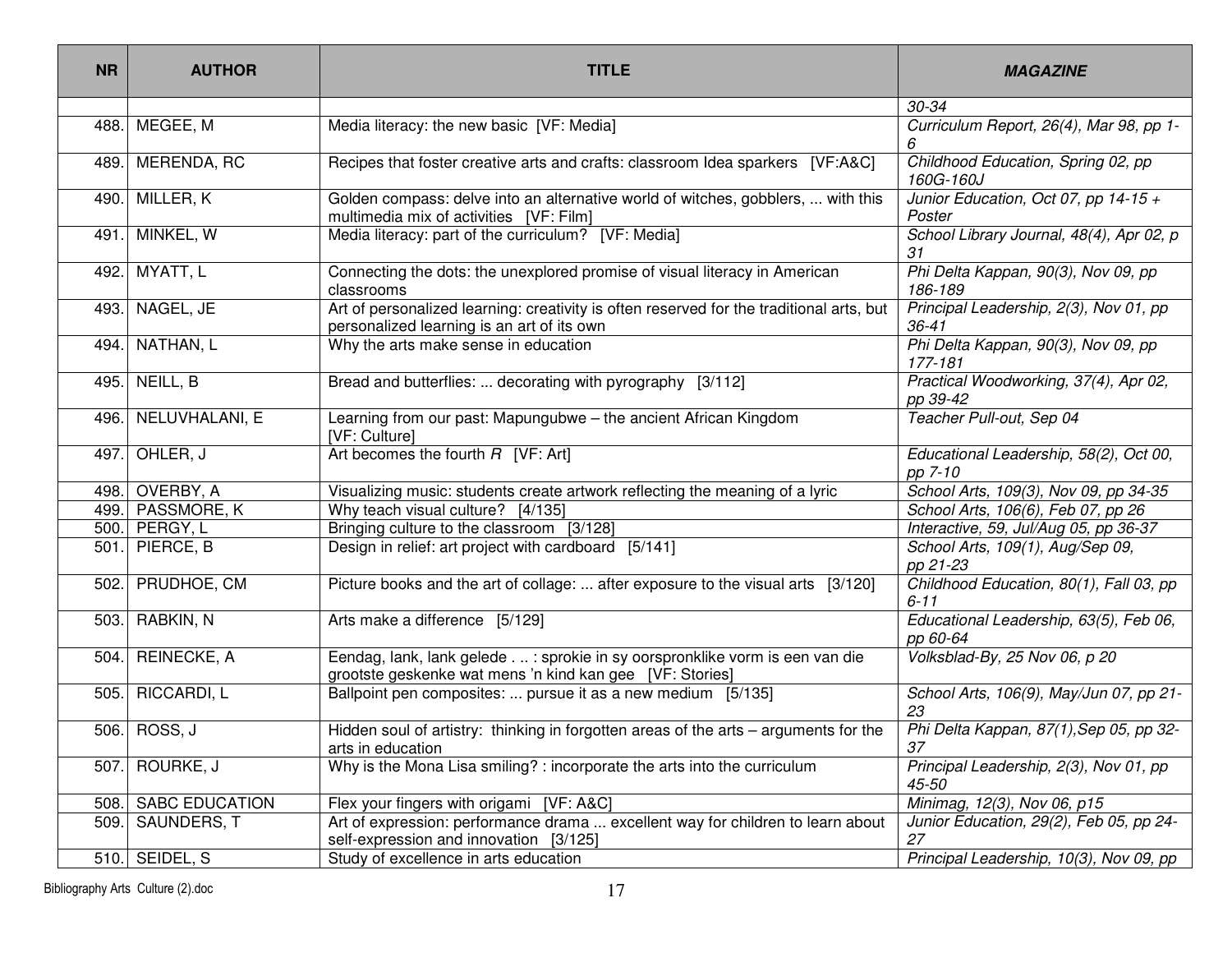| <b>NR</b> | <b>AUTHOR</b>      | <b>TITLE</b>                                                                                                                                                                   | <b>MAGAZINE</b>                                                 |  |
|-----------|--------------------|--------------------------------------------------------------------------------------------------------------------------------------------------------------------------------|-----------------------------------------------------------------|--|
|           |                    |                                                                                                                                                                                | 46-50                                                           |  |
|           | 511. SIEGESMUND, R | Teaching qualitative reasoning: there are multiple ways to express and<br>communicate meaning [in art education]                                                               | Phi Delta Kappan, 87(1), Sep 05, pp 18-<br>21                   |  |
|           | 512. SOEP, E       | Critique: where art meets assessment [6/127]                                                                                                                                   | Phi Delta Kappan, 87(1), Sep 05, pp 38-<br>$40;58-\widehat{63}$ |  |
|           | 513. STANDER, H    | Wat beteken die simbool (Kersfees)? [VF: Festive Days]                                                                                                                         | Finesse, Dec 04, pp 24-25                                       |  |
|           | 514. STEINER, DM   | Aesthetics between philosophy and pedagogy:  show why the arts belong in our<br>schools  [2/123]                                                                               | Journal of Education, 184(1), 2003, pp<br>39-56                 |  |
|           | 515. STEPHENS, P   | Are the Arts important in education? [5/133]                                                                                                                                   | School Arts, 106(1), Aug/Sep 06, pp 10,<br>65                   |  |
|           | 516. STEVENSON, LM | Arts: new possibilities for teaching and learning [VF: Art]                                                                                                                    | Principal's research Review, 1(2), Mar<br>06, pp 1-6            |  |
|           | 517. STURDEVANT, A | Kindergarten architects: use visual structures and functions of art to communicate<br>ideas                                                                                    | School Arts, 108(2) Oct 08, pp 40-41                            |  |
|           | 518. SUTLEY, J     | Art history á la Eric Carle [1/117]                                                                                                                                            | School Arts, 102(8), Apr 03, pp 32-33                           |  |
|           | 519. THOMPSON, JP  | Play with pop-ups! :  experimenting with cutting and folding techniques<br>[1/130]                                                                                             | School Arts, 105(7), Mar 06, pp 40-41                           |  |
| 520.      | <b>TOMLIN, CR</b>  | Creative art activities promote development                                                                                                                                    | Kleuterklanke, 32(1&2), Aut/Win 07, pp<br>$47 - 51$             |  |
| 521.      | WALES, A           | Encouraging young cartoonists: students describe how different expressive<br>features and organizational principles cause different responses [7/110]                          | School Arts, 101(1), Sep 01, pp 29-31                           |  |
|           | 522. WALES, A      | Magic of puppetry [2/115]                                                                                                                                                      | School Arts, 102(2), Oct 02, pp 36-37                           |  |
|           | 523. WALKUP, N     | Teaching sensitive cultural traditions                                                                                                                                         | School Arts, 101(3), Nov 01, pp 23-25                           |  |
| 524.      | <b>WALTON, R</b>   | Thank you for the music: explore music since 1948 and discover what a hit it can<br>be in your classroom                                                                       | Junior Education, 32(8), Aug 08, pp 14-<br>15                   |  |
| 525.      | WARDEN, R          | Right note: combine music with creative writing                                                                                                                                | Junior Education, 32(8), Aug 08, pp 16-<br>17                   |  |
|           | 526. WATSON, D     | Printing with preschoolers [3/107]                                                                                                                                             | School Arts, 100(), Dec 00, p 26                                |  |
|           | 527. WATTS, R      | On the face of it: make Picassos out of your pupils with topic of portraits                                                                                                    | Junior Education, 32(9), Sep 08, pp 34-<br>39                   |  |
| 528.      | WATTS, R           | Sock it to 'em: use a quirky art project to recycle your old class' odd socks<br>[6/141]                                                                                       | Junior Education, 33(8), Aug 09, pp 36-<br>37                   |  |
| 529.      | WATTS, R           | You've been framed! : jazz up children's artwork by making original picture<br>frames [1/127]                                                                                  | Junior Education, 29(11), Nov 05, pp<br>29-32                   |  |
| 530.      | WEBLEY, A          | Bigger picture: introducing a subject with a painting or photograph is a great way<br>of getting children to understand and explore many different facets of the<br>curriculum | Junior Education, 29(2), Feb 05, pp 34-<br>35                   |  |
|           | 531. WENGER, G     | Hockney-inspired photo collage [3/133]                                                                                                                                         | School Arts, 106(3), Nov 06, pp 36-37                           |  |
|           | 532. WEPRIN, KL    | Spin your wheels: other subject matter interrelated with the visual arts<br>[2/117]                                                                                            | School Arts, 102(8), Apr 03, pp 54                              |  |
|           | 533. WILLIAMS, TL  | "Reading" the painting: exploring visual literacy in the primary grades [6/134]<br>Reading teacher, 60(7), Apr 07, pp 636-<br>642                                              |                                                                 |  |
| 534.      | WILSON, M          | Reform transform within the arts: why then, is it viewed as an optional part of the<br>curriculum?                                                                             | Principal Leadership, 10(3), Nov 09, pp<br>18-22                |  |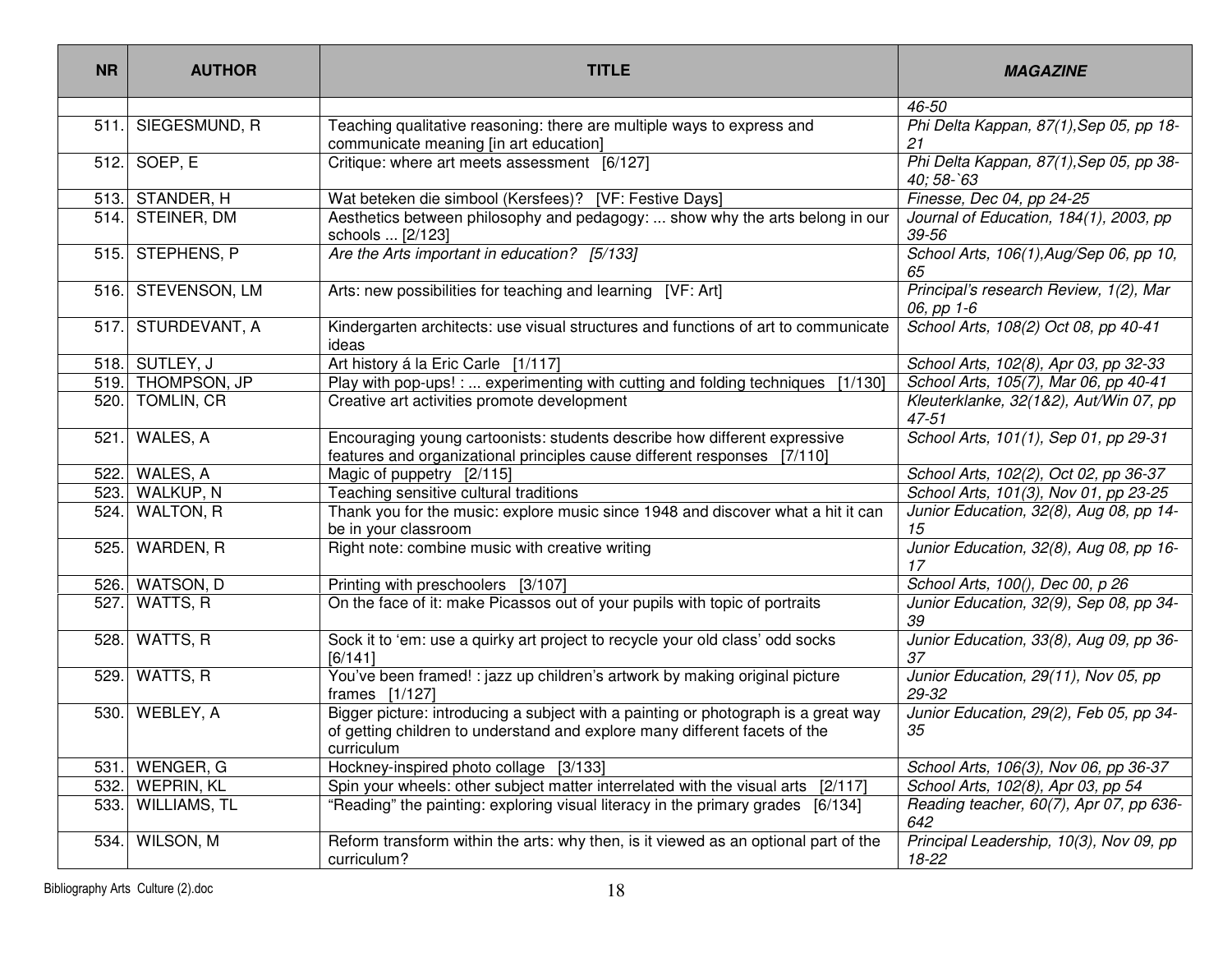| <b>NR</b> | <b>AUTHOR</b>    | <b>TITLE</b>                                                                            | <b>MAGAZINE</b>                                      |  |
|-----------|------------------|-----------------------------------------------------------------------------------------|------------------------------------------------------|--|
|           | 535.  WINYARD, J | Thinking in Art & Design:  inspire children to create their own works of art<br>[4/125] | Junior Education, 28(4), Apr 04, pp 27-<br>30: 35-38 |  |
|           | 536. ZöLLNER, M  | Make a pet mobile from throwaways [VF: A&C]                                             | Cape Librarian, Mar 91, pp 30-32                     |  |

#### SOME ARTICLES ON INTERNET

| <b>NR</b> | <b>AUTHOR</b> | <b>TITLE</b>                                                                                                      | <b>DATE</b> | <b>ADDRESS</b>                                             |
|-----------|---------------|-------------------------------------------------------------------------------------------------------------------|-------------|------------------------------------------------------------|
| 537.      | ANDERSEN, N   | Making a case for media literacy in the classroom<br>[VF: Media]                                                  | 2009/11/17  | http://www.medialit.org/reading room/article98.html        |
| 538.      | <b>ANON</b>   | African festivals ceremonies [VF: Festive Days]                                                                   | 2009/11/17  | http://www.african.net/ceremonies.htm                      |
| 539.      | <b>ANON</b>   | Approach to teaching film [VF: Media]                                                                             | 2004/02/18  | http://www.tess.ie/tess/Main/ResourcesAproachFilm.<br>htm  |
| 540.      | <b>ANON</b>   | Art – general ideas $[VF: Art]$                                                                                   | 2009/11/17  | http://www.teachingideas.co.uk/art/contents.htm            |
| 541.      | <b>ANON</b>   | Art teaching tips [VF: Art]                                                                                       | 2009/11/17  | http://www.teach-nology.com/ideas/subjects/art/            |
| 542.      | <b>ANON</b>   | Box of delights: support to all primary teachers in using<br>short films and extracts in the classroom [VF: Film] | 2008/04/14  | http://www.screenonline.org.uk/education/boxofdeligh<br>ts |
| 543.      | <b>ANON</b>   | Brief history of puppetry [VF: Puppets]                                                                           | 2006/08/17  | http://sunniebunnyzz.com/puppetry/puphisto.htm             |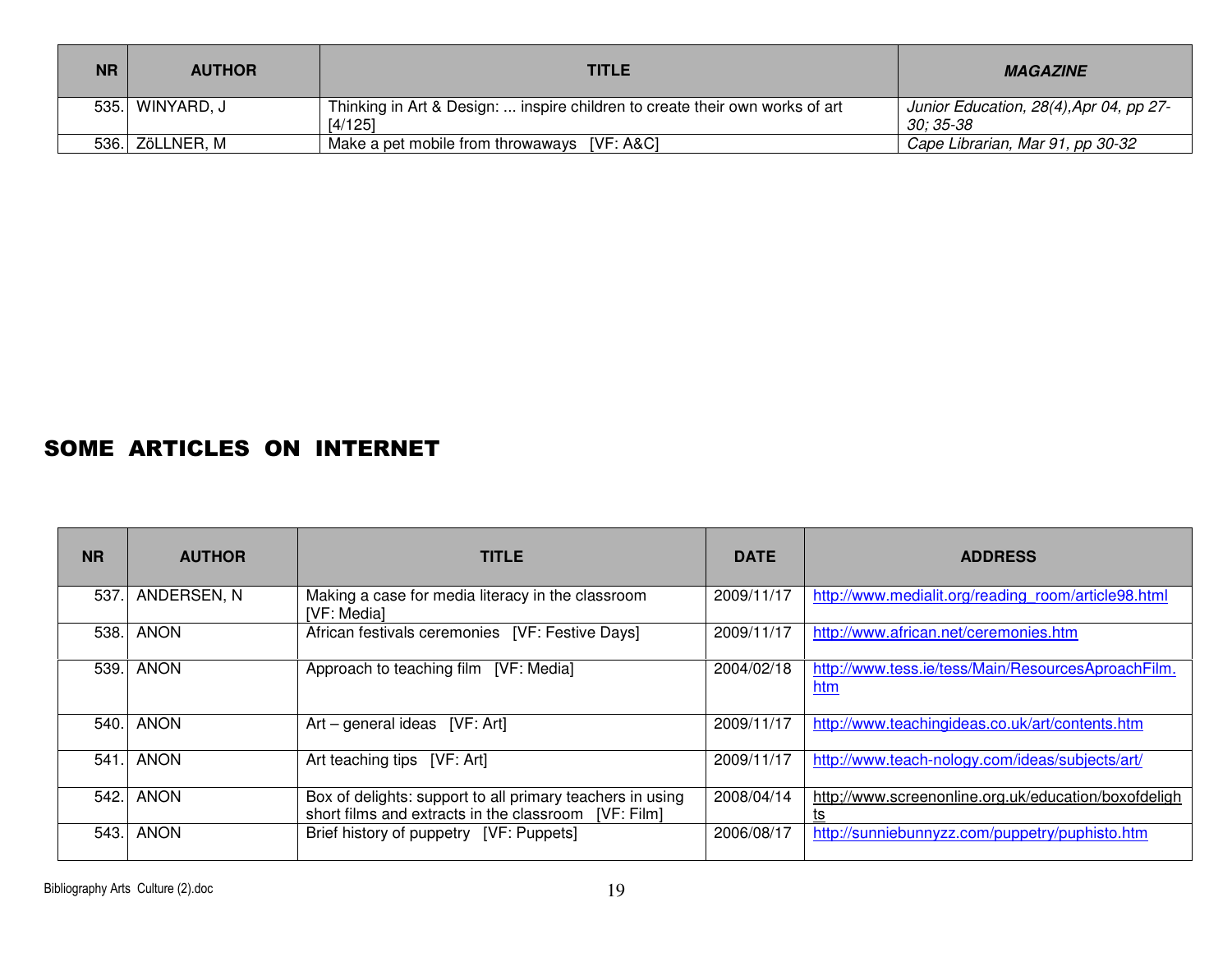| <b>NR</b> | <b>AUTHOR</b>                            | <b>TITLE</b>                                                                       | <b>DATE</b> | <b>ADDRESS</b>                                                                            |
|-----------|------------------------------------------|------------------------------------------------------------------------------------|-------------|-------------------------------------------------------------------------------------------|
| 544.      | <b>ANON</b>                              | Classroom lesson plans: drama [VF: Drama]                                          | 2009/11/17  | http://www.childdrama.com/lessons.html                                                    |
| 545.      | <b>ANON</b>                              | Creative drama lesson: sculpture gallery [VF: Drama]                               | 2009/11/17  | http://www.childdrama.com/sculpt.html                                                     |
| 546.      | <b>ANON</b>                              | Drama from picture books [VF: Drama]                                               | 2009/11/17  | http://www.childdrama.com/picturebook.html                                                |
| 547.      | <b>ANON</b>                              | Feast of South African festivals [VF: Festive Days]                                | 2009/11/17  | http://www.southafrica.info                                                               |
| 548.      | <b>ANON</b>                              | Importance of music education [VF: Music]                                          | 2003/05/16  | http://www.singitstdios.com/import.html                                                   |
| 549.      | <b>ANON</b>                              | Importance of music in our lives [VF: Music]                                       | 2003/05/16  | http://www.angelfire.com/journal2/wildpenguin/musicr<br>eport.html                        |
| 550.      | <b>ANON</b>                              | Multicultural collage" art and social studies activity [VF:<br><b>A&amp;C1</b>     | 2009/11/17  | http://www.eduplace.com/ss/act/multicoll.html                                             |
| 551.      | <b>ANON</b>                              | 10 benefits of media literacy education [VF: Media]                                | 2009/11/17  | http://www.medialit.org/reading room/article667.html                                      |
| 552.      | AXTELL, S                                | Developing excellence in puppet manipulation<br>[VF: Puppets]                      | 2006/08/17  | http://www.axtell.com/manip.html                                                          |
| 553.      | <b>BARLOW, M</b>                         | Christian festivals [VF: Festive Days]                                             | 2009/11/17  | http://www.woodlands-<br>junior.kent.sch.uk/customs/questions/festivlas.html              |
| 554.      | <b>BARONE, RS</b>                        | Puppetry home page [VF: Puppets]                                                   | 2006/08/17  | http://www.sagecraft.com/puppetry/                                                        |
| 555.      | BARRY, M                                 | Arts & teaching initiatives [VF: Art]                                              | 2009/11/17  | http://www.ati.org.za                                                                     |
| 556.      | <b>BENNINGTON</b><br><b>COLLEGE</b>      | Art, artists & teaching [VF: Art]                                                  | 2009/11/17  | www.culturalpolicy.org/pdf/ArtEd.pdf                                                      |
| 557.      | CROTCHETT, J                             | Our music festival: an educator's reference desk lesson<br>plan [VF: A&C]          | 2009/11/17  | http://www.eduref.org/Virtual/Lessons/Social Studies/<br>Multicultural Education/         |
| 558.      | DUHRKOPF, K                              | Be a music investigator: music lesson plans<br>[VF: Music]                         | 2009/11/17  | http://teachers.net/lessons/posts/641.html                                                |
| 559.      | <b>J PAUL GETTY</b><br><b>MUSEUM</b>     | Thirty-second look - Getty Villa: works of art form close<br>observation [VF: Art] | 2009/11/17  | http://www.getty.edu/education/for teachers/trippack/<br>activity villa pre 30second.html |
| 560.      | <b>MEDIA AWARENESS</b><br><b>NETWORK</b> | Teaching TV: television as a story teller [VF: Media]                              | 2004/02/18  | http://www.media-<br>awareness.ca/english//teaching tv storytelling.cfm                   |
| 561.      | <b>MEDIA AWARENESS</b><br><b>NETWORK</b> | Teaching TV: television techniques [VF: Media]                                     | 2004/02/18  | http://www.media-<br>awareness.ca/english/r/teaching tv techniques.cfm<br>?               |